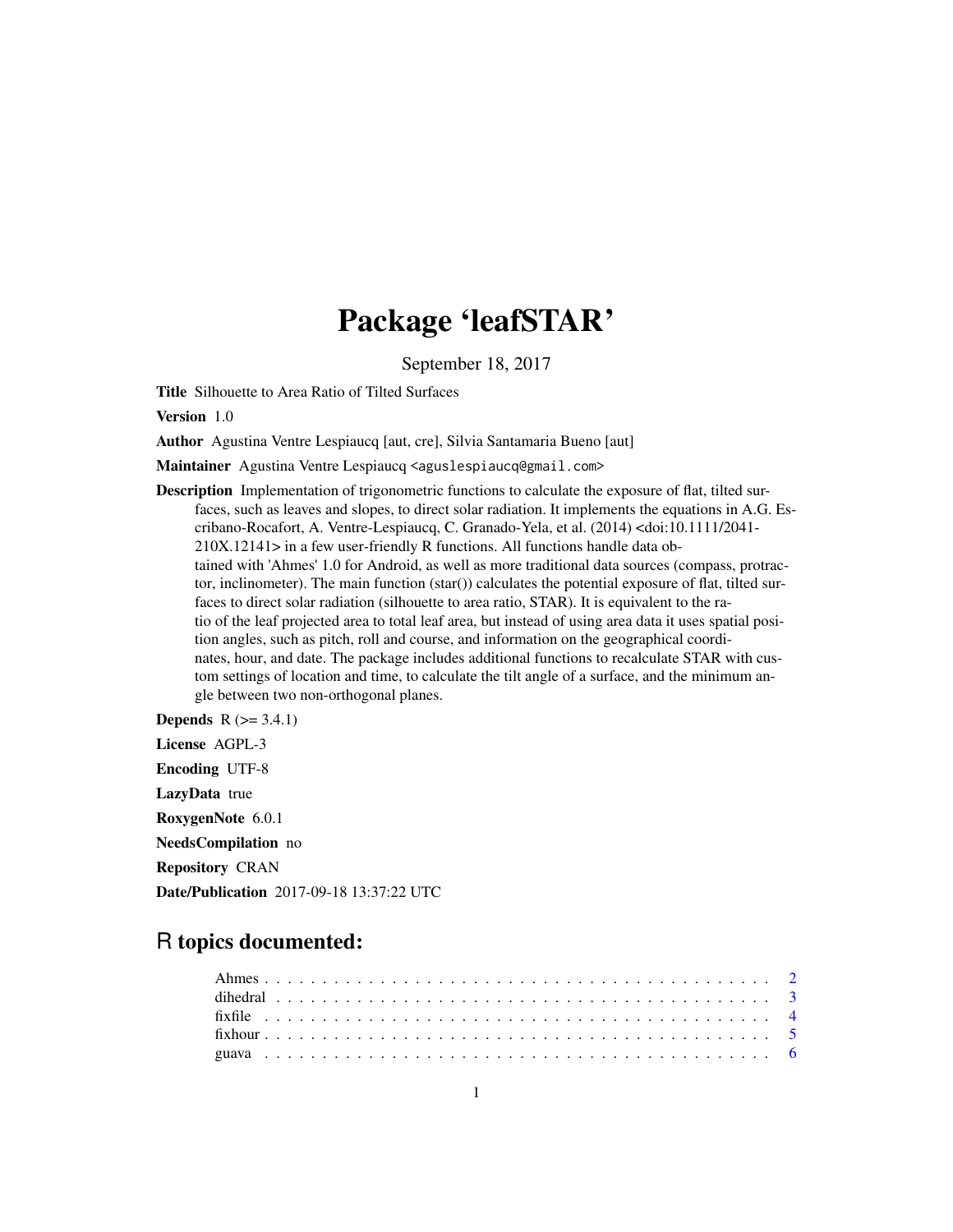#### <span id="page-1-0"></span>2 Ahmes

| Index |  |  |  |  |  |  |  |  |  |  |  |  |  |  |  |  |
|-------|--|--|--|--|--|--|--|--|--|--|--|--|--|--|--|--|
|       |  |  |  |  |  |  |  |  |  |  |  |  |  |  |  |  |
|       |  |  |  |  |  |  |  |  |  |  |  |  |  |  |  |  |
|       |  |  |  |  |  |  |  |  |  |  |  |  |  |  |  |  |
|       |  |  |  |  |  |  |  |  |  |  |  |  |  |  |  |  |
|       |  |  |  |  |  |  |  |  |  |  |  |  |  |  |  |  |
|       |  |  |  |  |  |  |  |  |  |  |  |  |  |  |  |  |
|       |  |  |  |  |  |  |  |  |  |  |  |  |  |  |  |  |
|       |  |  |  |  |  |  |  |  |  |  |  |  |  |  |  |  |
|       |  |  |  |  |  |  |  |  |  |  |  |  |  |  |  |  |
|       |  |  |  |  |  |  |  |  |  |  |  |  |  |  |  |  |

<span id="page-1-1"></span>Ahmes *Application for smartphones for measuring the position angles of flat, tilted surfaces.*

#### Description

Application for smartphones that allows to characterize the 3-dimensional position of flat surfaces. It measures four position angles, namely pitch, roll, azimuth and course relative to the Earth's magnetic and gravitational fields using the integrated sensors of the cell phone. The latest version is 'Ahmes' 1.0 and runs under Android 2.2 or later version.

#### Usage

Ahmes

#### Format

An object of class character of length 1.

#### Details

The details of 'Ahmes' are described in Escribano-Rocafort et al. (2014).

#### References

Ahmes 1.0 [https://play.google.com/store/apps/details?id=com.movil.hoja.movihoja.](https://play.google.com/store/apps/details?id=com.movil.hoja.movihoja.ahmes&hl=en) [ahmes&hl=en](https://play.google.com/store/apps/details?id=com.movil.hoja.movihoja.ahmes&hl=en)

Escribano-Rocafort, A.G., Ventre-Lespiaucq, A.B., Granado-Yela, C., Lopez-Pintor, A., Delgado, J.A., Munoz, V., Dorado, G.A., Balaguer, L. (2014) Simplifying data acquisition in plant canopies- Measurements of leaf angles with a cell phone. Methods in Ecology and Evolution 5:132- 140. doi:10.1111/2041-210X.12141.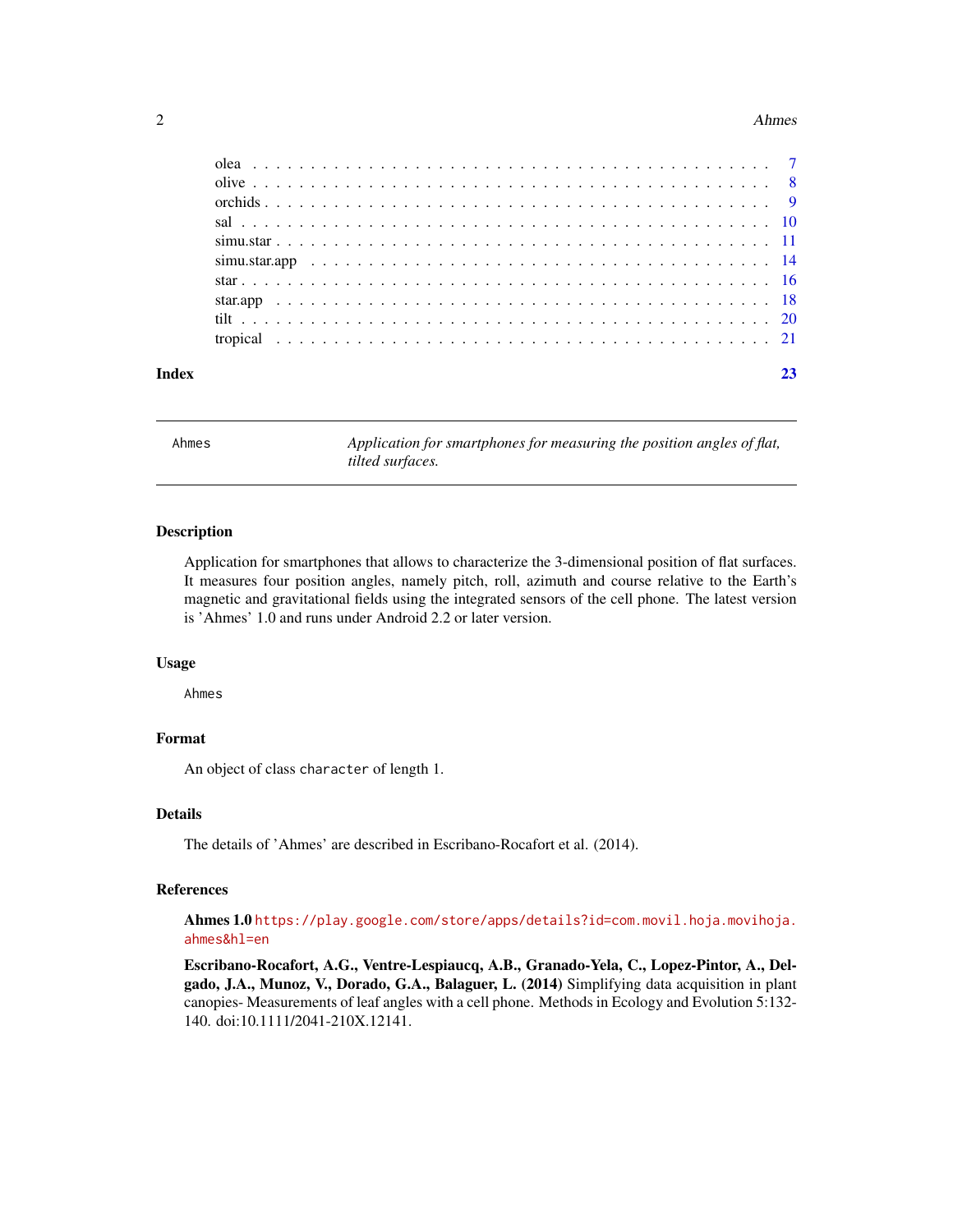<span id="page-2-0"></span>

#### Description

Calculate the minimum angle between two non-orthogonal planes, such as the angle describing leaf torsion, the angle between two halves of conduplicate or plicate leaves, the angle between the petiole and the branch, between two leaves and between two branches.

#### Usage

```
dihedral(plane1, plane2, Ahmes = FALSE, ID = NULL, pitch1, roll1, course1,
 pitch2, roll2, course2, horiz = TRUE)
```
#### Arguments

|                  | plane1, plane2 Objects of class data.frame containing the angles of plane1 and plane2 and row<br>labels.                                                                                                                                                                                                                                                                                                         |
|------------------|------------------------------------------------------------------------------------------------------------------------------------------------------------------------------------------------------------------------------------------------------------------------------------------------------------------------------------------------------------------------------------------------------------------|
| Ahmes            | Logical. Do data come from 'Ahmes'? Defaults to FALSE                                                                                                                                                                                                                                                                                                                                                            |
| ID               | An optional vector with the labels of the observations. Defaults to NULL.                                                                                                                                                                                                                                                                                                                                        |
|                  | pitch1, pitch2 Numeric. The name of the variables containing the pitch angles of planes 1 and<br>2 in degrees. See details.                                                                                                                                                                                                                                                                                      |
| roll1, roll2     | Numeric. The name of the variables containing the roll angles of planes 1 and 2<br>in degrees. See details.                                                                                                                                                                                                                                                                                                      |
| course1, course2 |                                                                                                                                                                                                                                                                                                                                                                                                                  |
|                  | Numeric. The name of the variables containing the course angles of planes 1<br>and 2 in degrees. See details.                                                                                                                                                                                                                                                                                                    |
| horiz            | Logical. Set the position of the start (zero, $0$ ) of pitch, roll and tilt angle data.<br>$horiz = F$ indicates the zero is located at zenith. This is the reference system<br>used by Ahmes. horiz = $T$ indicates the start is at the horizon. To use tilt in fur-<br>ther calculations (star, sal), angle data should be expressed in the horizontal<br>reference system $(0 = horizon)$ . Defaults to TRUE. |

#### Details

pitch values span from 0 to 180 degrees. If horiz = TRUE (default) 0 and 180 refer to the flat horizontal surface and 90 refers to the flat vertical surface. If horiz = FALSE 0 and 180 refer to the flat vertical surface and 90 refers to the flat horizontal surface.

roll values span from 0 to 180 degrees.

course values span from 0 (North) to 360 degrees, clockwise. Course is the angle between north and the horizontal projection of a normal vector to the surface.

For a graphical explanation of leaf angles, see Fig. 2 in Escribano-Rocafort et al. (2014).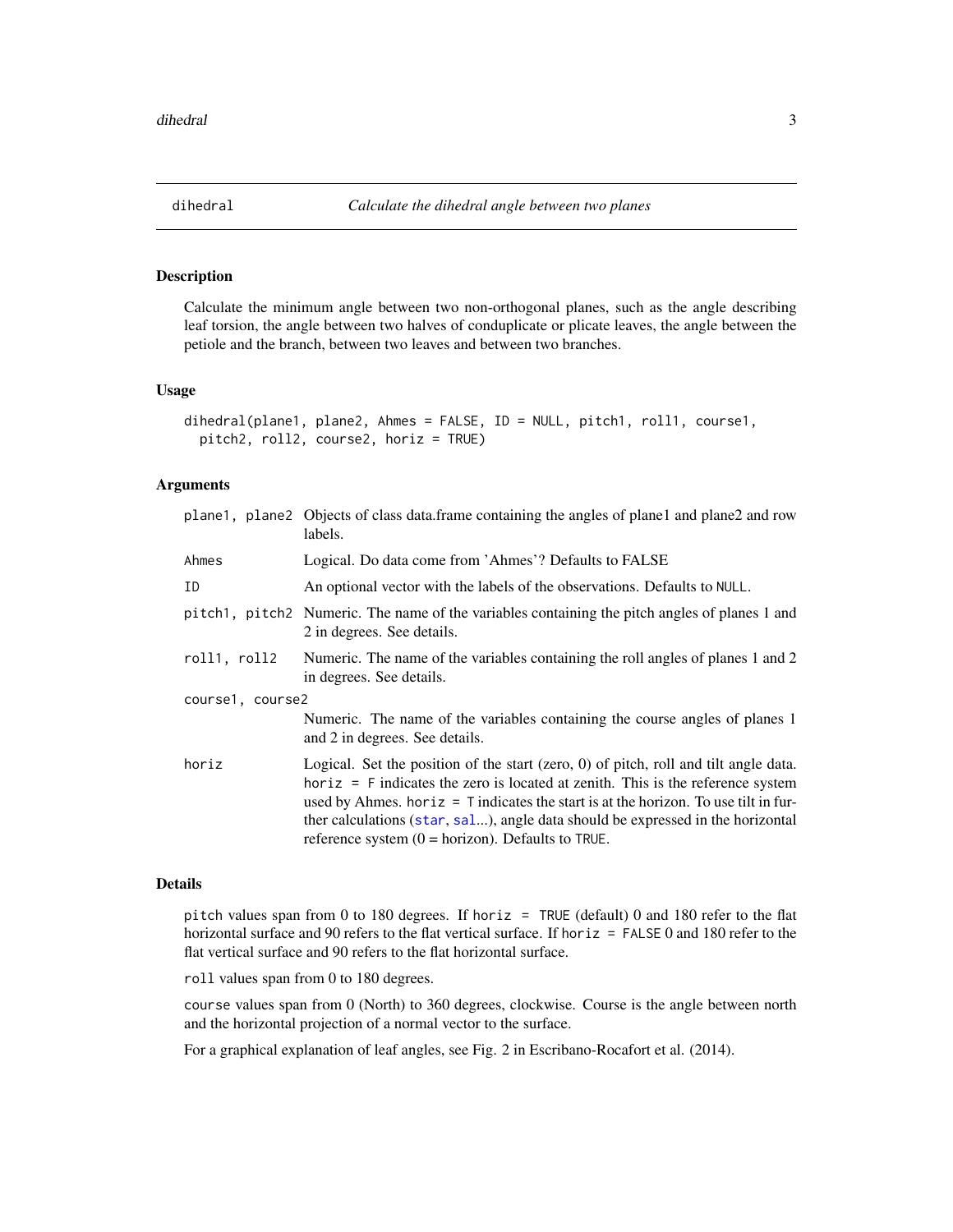#### <span id="page-3-0"></span>Author(s)

Agustina Ventre-Lespiaucq and Silvia Santamaria Bueno.

#### References

dihedral Santalo, L.A. (1970). Vectores y tensores con sus aplicaciones. p. 61, 8 Edicion. EUDEBA (eds), Buenos Aires, Argentina.

Escribano-Rocafort, A.G., Ventre-Lespiaucq, A.B., Granado-Yela, C., Lopez-Pintor, A., Delgado, J.A., Munoz, V., Dorado, G.A., Balaguer, L. (2014). Simplifying data acquisition in plant canopies- Measurements of leaf angles with a cell phone. Methods in Ecology and Evolution 5:132- 140. doi:10.1111/2041-210X.12141.

orchids Ventre-Lespiaucq, A.B., Delgado, J.A., Ospina-Calderon, N.H., Otero, J.T., Escudero, A., Sanchez, M.A., Balaguer, L., Flanagan, N.S. (2017). A tropical epiphytic orchid uses a low-light interception strategy in a spatially heterogeneous light environment. Biotropica, 49:318- 327. doi:10.1111/btp.12425.

#### Examples

```
data(orchids)
 pseudobulbs<-subset(orchids,organ=="pseudobulb") #subset
 leaves<-subset(orchids,organ=="leaf")
 dihedral(plane1=pseudobulbs,plane2=leaves,Ahmes=FALSE,ID=NULL,pitch1=pseudobulbs$pitch,
 roll1=pseudobulbs$roll,course1=pseudobulbs$course,pitch2=leaves$pitch,roll2=leaves$roll,
  course2=leaves$course,horiz=FALSE)
#dihedral()
```
<span id="page-3-1"></span>

fixfile *Fix the output of 'Ahmes' 1.0*

#### **Description**

Convert the output of 'Ahmes' 1.0 to a dataframe that can be handled by 'leafSTAR' and 'R' in general.

#### Usage

fixfile(x)

#### Arguments

x The output of 'Ahmes' 1.0. A .csv file

#### Details

This function does not modify the original dataset. To have a permanent fixed version of the data, see Example. If using the new data within the package, be aware that the argument Ahmes should be set to FALSE.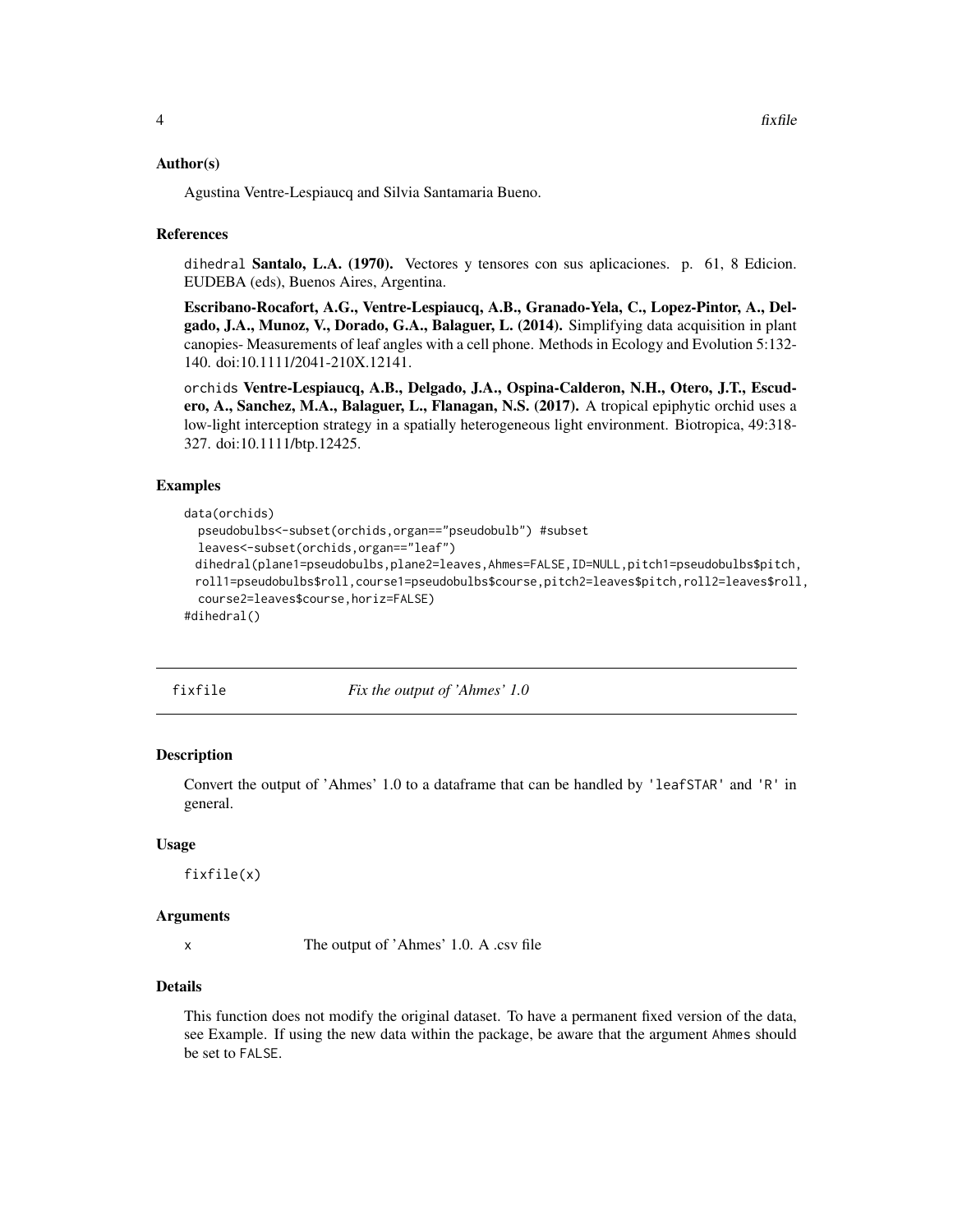#### <span id="page-4-0"></span>fixhour 5

#### Author(s)

Agustina Ventre-Lespiaucq and Silvia Santamaria Bueno.

#### See Also

[Ahmes](#page-1-1), [fixhour](#page-4-1)

#### Examples

```
data(olea)
olea_fixed<-fixfile(olea) ## Store the fixed file as a new object.
#fixfile()
```
<span id="page-4-1"></span>fixhour *Fix the hour format*

#### Description

Convert the hour from sexagesimal character to decimal numeric format.

#### Usage

fixhour(x, seconds = FALSE)

#### Arguments

|         | A character vector with the hour expressed as sexagesimal characters HH:MM<br>or HH:MM:SS.                   |
|---------|--------------------------------------------------------------------------------------------------------------|
| seconds | Logical. Is the hour expressed as HH:MM:SS (seconds=TRUE) or as HH:MM<br>(seconds=FALSE)? Defaults to FALSE. |

#### Author(s)

Silvia Santamaria Bueno.

#### See Also

#### [fixfile](#page-3-1)

## Examples

```
datahours<-c("00:30","10:00","18:20","20:55")
datahours_fixed<-fixhour(datahours,seconds=FALSE)
#fixhour()
```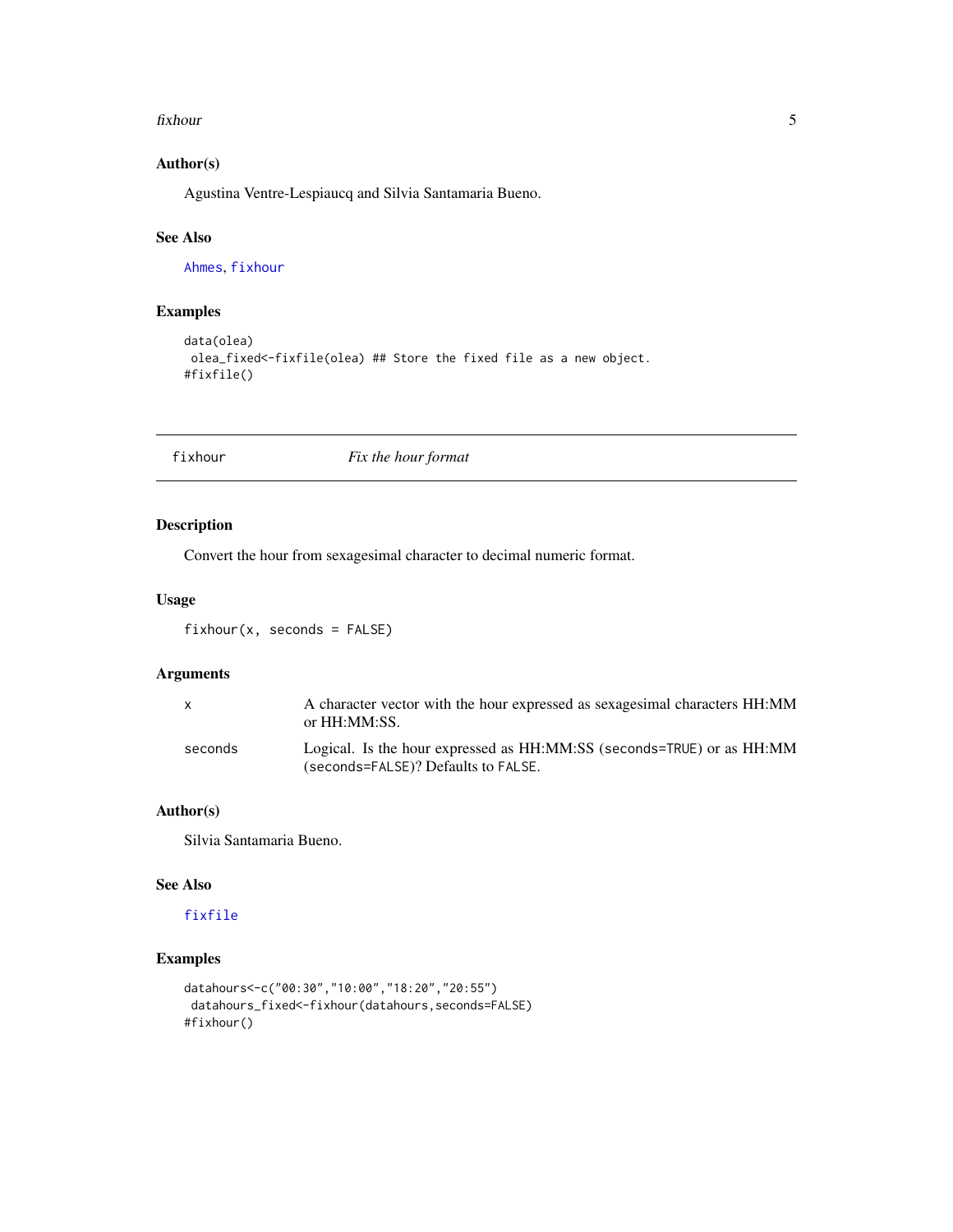#### <span id="page-5-0"></span>**Description**

The guava data frame has 239 rows and 11 columns

#### Usage

guava

#### Format

This data frame contains the following columns:

tree.ID Identification of the tree.

leaf.ID Identification of the leaf.

measure.ID Number of observation (from 'Ahmes').

sector Sector of the tree where leaf data was collected, with five levels corresponding to the north, east, south, and west sectors of the crown base (1N, 2E, 3S, 4W, respectively) and the top crown sector  $(5A)$ .

azimuth Azimuth angle in degrees.

pitch Pitch angle in degrees.

roll Roll angle in degrees.

course Course angle in degrees with the zero placed at South (old 'Ahmes' version)

LA.cm2 Leaf area.

**tilt.degrees** Tilt angle calculated from pitch and roll with a changed reference system (horiz  $= T$ ). course.degrees Course angle in degrees with the zero placed at North (latest 'Ahmes' version 1.0).

#### Details

These data are measurements of four leaf position angles of 239 leaves in five guava trees (*Psidium guajava*), each leaf in a row. guava is an object of class data.frame and results from applying the function [fixfile](#page-3-1) to the output of an earlier version of 'Ahmes', where the reference for course was placed at South.

#### References

guava Ventre-Lespiaucq, A., et al. Unpublished data.

Ahmes 1.0 [https://play.google.com/store/apps/details?id=com.movil.hoja.movihoja.](https://play.google.com/store/apps/details?id=com.movil.hoja.movihoja.ahmes&hl=en) [ahmes&hl=en](https://play.google.com/store/apps/details?id=com.movil.hoja.movihoja.ahmes&hl=en)

Escribano-Rocafort, A.G., Ventre-Lespiaucq, A.B., Granado-Yela, C., Lopez-Pintor, A., Delgado, J.A., Munoz, V., Dorado, G.A., Balaguer, L. (2014) Simplifying data acquisition in plant canopies- Measurements of leaf angles with a cell phone. Methods in Ecology and Evolution 5:132- 140. doi:10.1111/2041-210X.12141.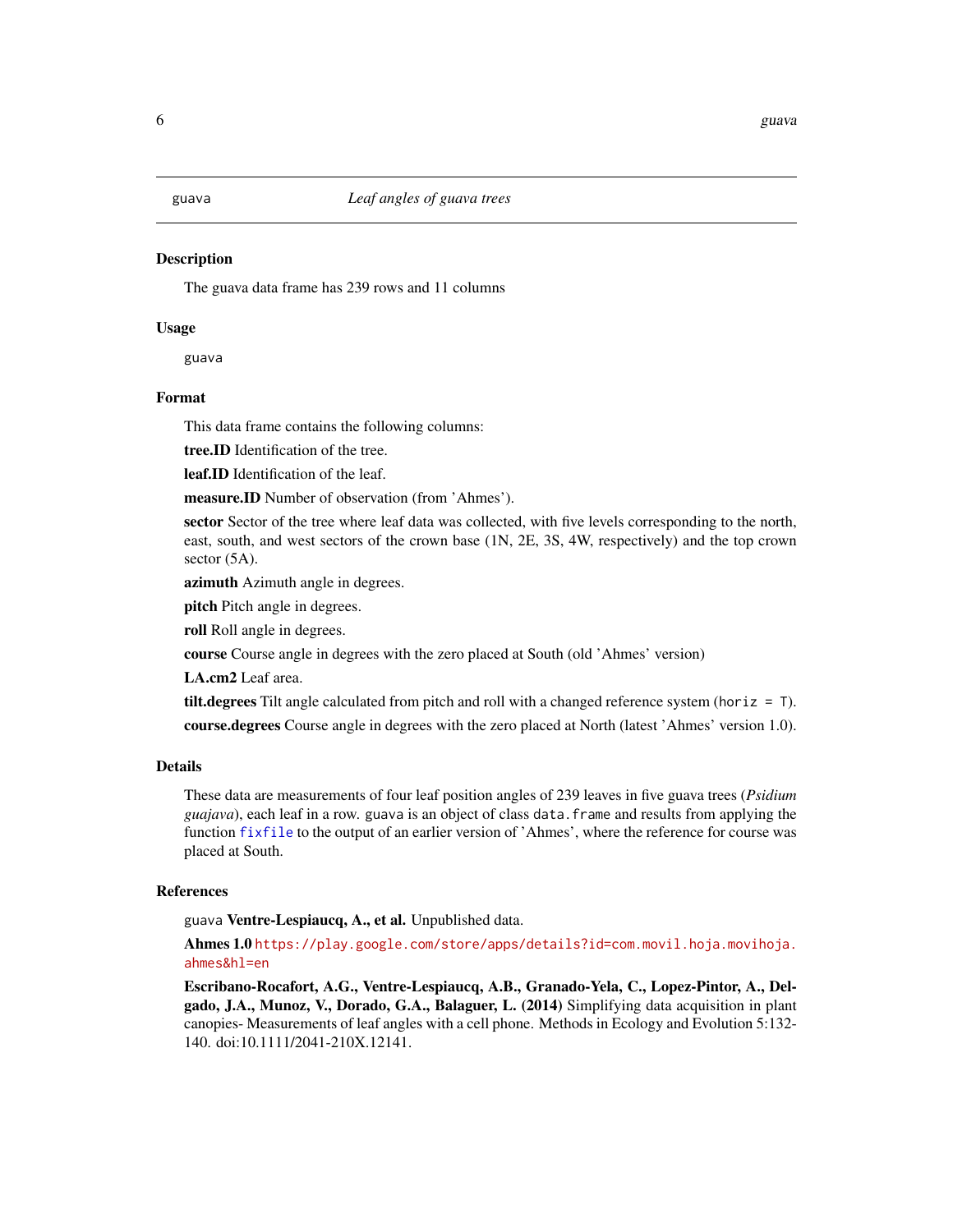<span id="page-6-0"></span>

#### Description

The olea data frame has 24 rows and 15 columns

#### Usage

olea

#### Format

This data frame contains the following columns:

Num.Medida Number of observation.

Cabeceo Pitch angle in degrees.

Alabeo Roll angle in degrees.

Azimuth Azimuth angle in degrees.

Rumbo Course angle in degrees.

Estado\_Brujula Compass\_State. The values depend on the sensors of each cell phone.

Estado\_Acelerometro Accelerometer\_State. The values depend on the sensors of each cell phone.

Estado\_Campo\_Magnetico Magnetic\_Field\_State. The values depend on the sensors of each cell phone.

Fecha Date. Note this is a date-hour column. See details.

Hora Hour. Instead of the hour, it contains the values of the next column. See details.

Bateria Battery. State of the battery.

Temperatura Temperature. Only available when using temperature sensors coupled to the cell phone.

Presion Pressure. Only available when using pressure sensors coupled to the cell phone.

Error\_Relativo Relative error. See Escribano-Rocafort et al. (2014).

Empty column

#### Details

These data are measurements of four leaf position angles of 20 leaves in an olive tree (*Olea europaea*), each leaf in a row. The format of the data is an example of the raw output from 'Ahmes' 1.0. olea is a .csv file. This file presents some issues that need to be corrected. There are four extra rows to be deleted (1:3, final row). The hour and date are in the same colum, which needs to be separated in order to extract hour and date information directly from the data. This makes column headers to be displaced from columns 10 to 15. In addition, the headers of the output of Ahmes are provided in Spanish. Function [fixfile](#page-3-1) implements solutions to these issues and renames the variables in English.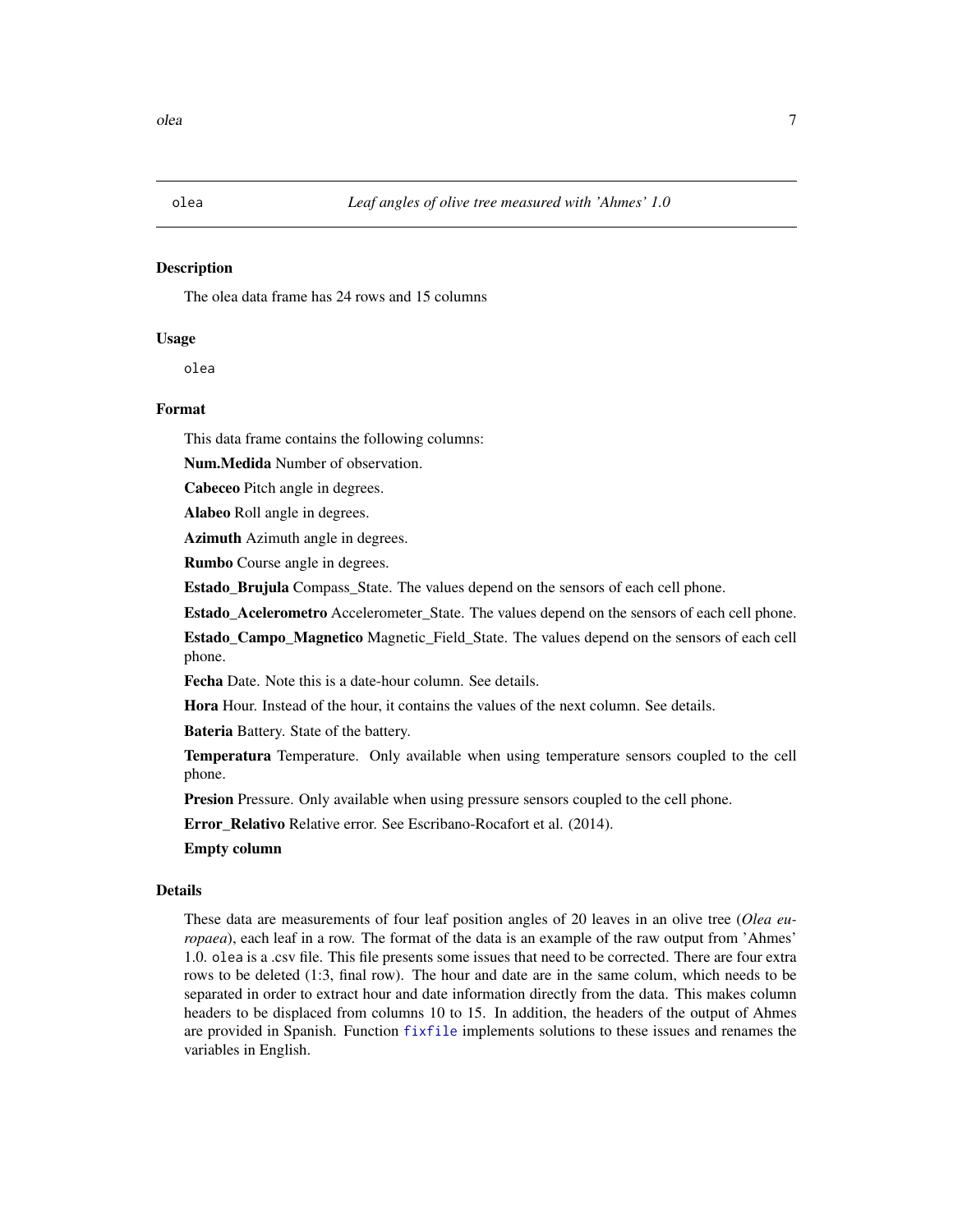#### <span id="page-7-0"></span>References

olea Ventre-Lespiaucq, A., Santamaria Bueno, S., unpublished data.

Ahmes 1.0 [https://play.google.com/store/apps/details?id=com.movil.hoja.movihoja.](https://play.google.com/store/apps/details?id=com.movil.hoja.movihoja.ahmes&hl=en) [ahmes&hl=en](https://play.google.com/store/apps/details?id=com.movil.hoja.movihoja.ahmes&hl=en)

Escribano-Rocafort, A.G., Ventre-Lespiaucq, A.B., Granado-Yela, C., Lopez-Pintor, A., Delgado, J.A., Munoz, V., Dorado, G.A., Balaguer, L. (2014) Simplifying data acquisition in plant canopies- Measurements of leaf angles with a cell phone. Methods in Ecology and Evolution 5:132- 140. doi:10.1111/2041-210X.12141.

olive *Leaf angles of olive tree measured with a compass and inclinometer*

#### **Description**

The olive data frame has 20 rows and 10 columns

#### Usage

olive

#### Format

This data frame contains the following columns:

location Where measurements were taken.

latitude Latitude where measurements were taken, in decimal format.

longitude Longitude where measurements were taken, in decimal format.

date Date.

hour Hour.

tz UTC time zone. Time zones west of Greenwich should be indicated with a minus sign (e.g.,  $tz = -2$ ).

leaf.ID Identification of the leaf.

tilt Tilt angle measured with a digital clinometer.

course Course angle measured with a compass.

azimuth Azimuth angle measured with a compass.

#### Details

These data are measurements of three leaf position angles of 20 leaves in an olive tree (*Olea europaea*), each leaf in a row. This dataset is an example of compass and inclinometer measurements. Tilt was measured instead of pitch and roll. The data.frame includes data on the geographic location, date and time. All these variables can be used directly as arguments in the functions of the [star](#page-15-1) family.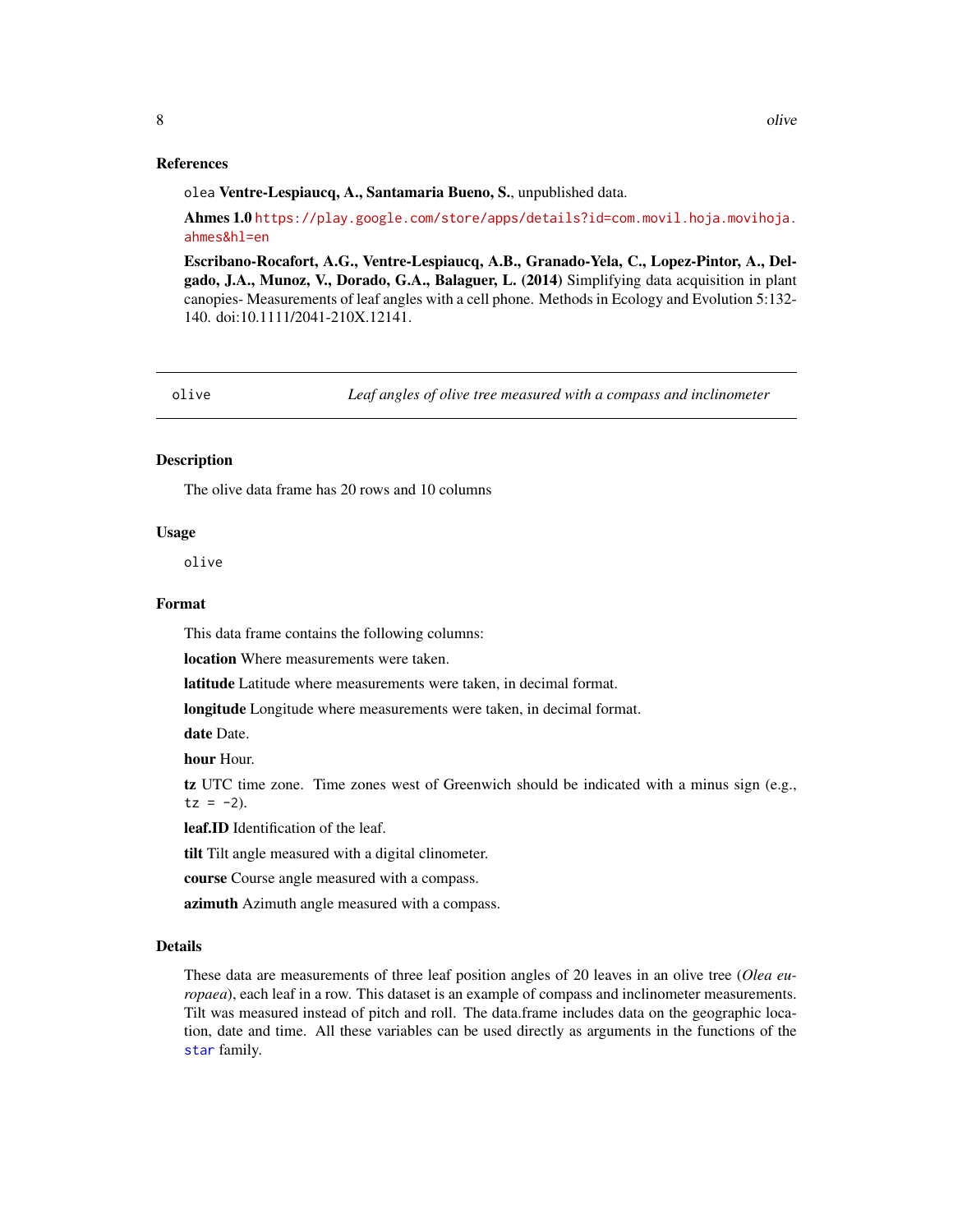#### <span id="page-8-0"></span>orchids **9**

#### References

olive Ventre-Lespiaucq, A., Santamaria Bueno, S., unpublished data.

Escribano-Rocafort, A.G., Ventre-Lespiaucq, A.B., Granado-Yela, C., Lopez-Pintor, A., Delgado, J.A., Munoz, V., Dorado, G.A., Balaguer, L. (2014) Simplifying data acquisition in plant canopies- Measurements of leaf angles with a cell phone. Methods in Ecology and Evolution 5:132- 140. doi:10.1111/2041-210X.12141.

orchids *Leaf and pseudobulb angles of epiphytic orchids*

#### **Description**

The orchids data.frame has 500 rows and 7 columns

#### Usage

orchids

#### Format

This data.frame contains the following columns:

measure.ID Number of observation (from Ahmes).

orchid.ID Identification of the orchid.

organ Tags each observation with "leaf" or "pseudobulb".

module Identifies the leaf-pseudobulb pair.

pitch Pitch angle in degrees.

roll Roll angle in degrees.

course Course angle in degrees.

#### Details

Subset of the dataset in Ventre-Lespiaucq et al. (2017). These data are measurements of three leaf position angles of 250 leaf-pseudobulb pairs in 84 epiphytic orchids (*Rodriguezia granadensis*). Each row contains either pseudobulb or leaf angle data.

#### References

orchids Ventre-Lespiaucq, A., Delgado, J.A., Ospina-Calderon, N.H., Otero, J.T., Escudero, A., Sanchez, M.A., Balaguer, L., Flanagan, N.S. (2017) A tropical epiphytic orchid uses a lowlight interception strategy in a spatially heterogeneous light environment. Biotropica 49:318-327. doi:10.1111/btp.12425.

Ahmes 1.0 [https://play.google.com/store/apps/details?id=com.movil.hoja.movihoja.](https://play.google.com/store/apps/details?id=com.movil.hoja.movihoja.ahmes&hl=en) [ahmes&hl=en](https://play.google.com/store/apps/details?id=com.movil.hoja.movihoja.ahmes&hl=en)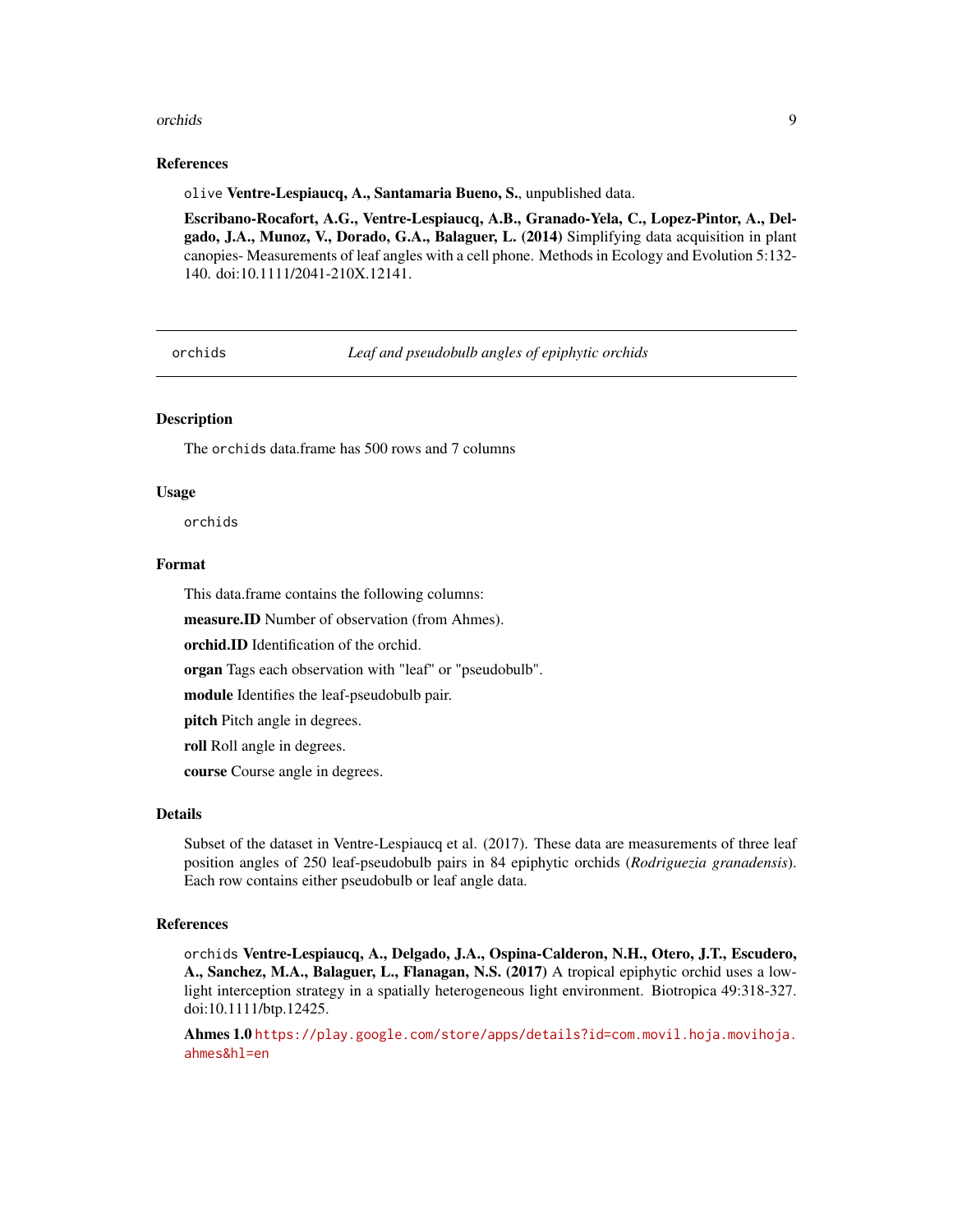<span id="page-9-0"></span>10 sales and the same state of the same state of the sales sales and sales and sales and sales and sales and sales and sales and sales and sales and sales and sales and sales and sales and sales and sales and sales and sal

Escribano-Rocafort, A.G., Ventre-Lespiaucq, A.B., Granado-Yela, C., Lopez-Pintor, A., Delgado, J.A., Munoz, V., Dorado, G.A., Balaguer, L. (2014) Simplifying data acquisition in plant canopies- Measurements of leaf angles with a cell phone. Methods in Ecology and Evolution 5:132- 140. doi:10.1111/2041-210X.12141.

<span id="page-9-1"></span>sal *Calculate the projected surface area of a tilted plane*

#### Description

Retrieves the projected area of the surface in area units.

#### Usage

sal(x, LA)

#### Arguments

| $\mathbf{x}$ | Numeric vector, commonly the output of functions of the star family, contain-<br>ing STAR $(\%).$ |
|--------------|---------------------------------------------------------------------------------------------------|
| LA           | Numeric vector containing the total area of the surface of each observation.                      |

#### Author(s)

Agustina Ventre-Lespiaucq and Silvia Santamaria Bueno.

#### See Also

SAL can be calculated with STAR data coming from [star](#page-15-1), [simu.star](#page-10-1), [star.app](#page-17-1), and [simu.star.app](#page-13-1)

#### Examples

```
data(guava)
## Calculate SAL for a given location, date and time
   gua<-star(guava,lat=40.82,long=-4.21,local.time=12,tz=1,
        Ahmes=FALSE,ID=NULL,pitch=guava$pitch,roll=guava$roll,
        horiz=FALSE,course=guava$course,date=30,o.format=NULL)
         sal(gua,LA=guava$LA.cm2)
 ## Calculate SAL from simu.star()
    sim.gua<-simu.star(guava,lat=40.82,long=-4.21,local.time=12,tz=1,
             Ahmes=FALSE,ID=NULL, pitch=guava$pitch,roll=guava$roll,
             horiz=FALSE,course=guava$course,date=30,o.format=NULL,
             c.hour=c(7,9.5,12),c.date=30,c.lat=40.8,c.long=-4.2,c.tz=1,
             LA=guava$LA.cm2,details=TRUE)
             sal.guava<-sal(sim.gua$STAR,LA=sim.gua$LA)
```
#sal()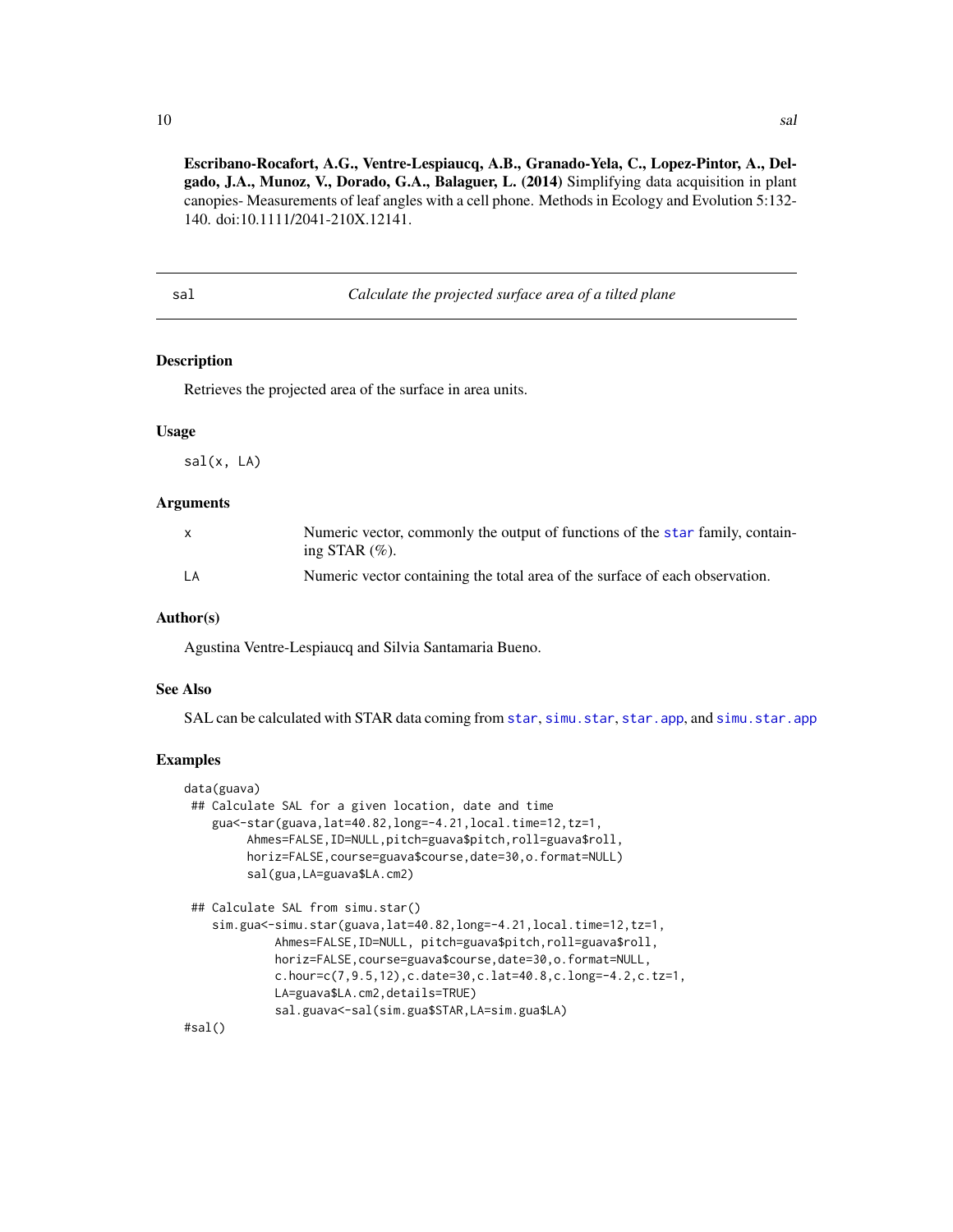<span id="page-10-1"></span><span id="page-10-0"></span>

#### Description

Recalculate the percentage of potential exposure of flat, tilted surfaces to direct solar radiation with different custom settings of location and time.

#### Usage

```
simu.star(x, lat = NULL, long = NULL, local.time = NULL, tz = NULL,
 Ahmes = F, ID = NULL, pitch, roll, tilt.ang = NULL, horiz = T, course,
 date = NULL, o.format = NULL, c.hour = NULL, c.date = NULL,
  c.long = NULL, c.lat = NULL, c.tz = NULL, LA = NULL, details = TRUE)
```
#### Arguments

| x          | A dataframe with observations in the rows and at least two spatial position angles<br>in the columns (see Details). Data can come either from 'Ahmes' 1.0 or from<br>measurements performed with traditional instrumentation.                                                                                                                                                                                 |
|------------|---------------------------------------------------------------------------------------------------------------------------------------------------------------------------------------------------------------------------------------------------------------------------------------------------------------------------------------------------------------------------------------------------------------|
| lat        | A vector with the latitude of each observation in decimal format. If all observa-<br>tions correspond to the same latitude, lat can be introduced directly as a single<br>number (see examples).                                                                                                                                                                                                              |
| long       | A vector with the longitude of each observation in decimal format. If all obser-<br>vations correspond to the same longitude, long can be introduced directly as a<br>single number (see examples).                                                                                                                                                                                                           |
| local.time | A numeric vector with the local time of each observation in decimal format.<br>Hours from 00 to 24. Minutes in decimal format, from 0 to 99. E.g., 12:30<br>should be written as 12.50. If available, seconds should also be specified in<br>decimal format. See fixhour. If all observations correspond to the same local<br>time, local. time can be introduced directly as a single number (see examples). |
| tz         | A vector with the time zone of each observation. If all observations correspond<br>to the same time zone, tz can be introduced directly as a single number. Time<br>zones located at the West of Greenwich are negative, and at the East are positive;<br>e.g., for Colombia, $tz = -5$ ; for Reunion Island, $tz = 4$ .                                                                                      |
| Ahmes      | Logical. Do data come from 'Ahmes' 1.0? Defaults to FALSE.                                                                                                                                                                                                                                                                                                                                                    |
| ΙD         | An optional vector with the labels of the observations. Defaults to NULL.                                                                                                                                                                                                                                                                                                                                     |
| pitch      | A vector with pitch angles in degrees. See details.                                                                                                                                                                                                                                                                                                                                                           |
| roll       | A vector with roll rotation angles in degrees. See details.                                                                                                                                                                                                                                                                                                                                                   |
| tilt.ang   | A vector with tilt angles in degrees. Tilt is calculated from pitch and roll angles.<br>This argument allows to specify tilt directly if available.                                                                                                                                                                                                                                                           |
| horiz      | Logical. Set the position of the start (zero, 0) of pitch, roll and tilt angle data.<br>horiz $=$ F indicates the zero is located at zenith. This is the reference system<br>used by Ahmes. horiz = $T$ indicates the start is at the horizon. To use tilt in fur-<br>ther calculations (star, sal), angle data should be expressed in the horizontal<br>reference system $(0 = horizon)$ . Defaults to TRUE. |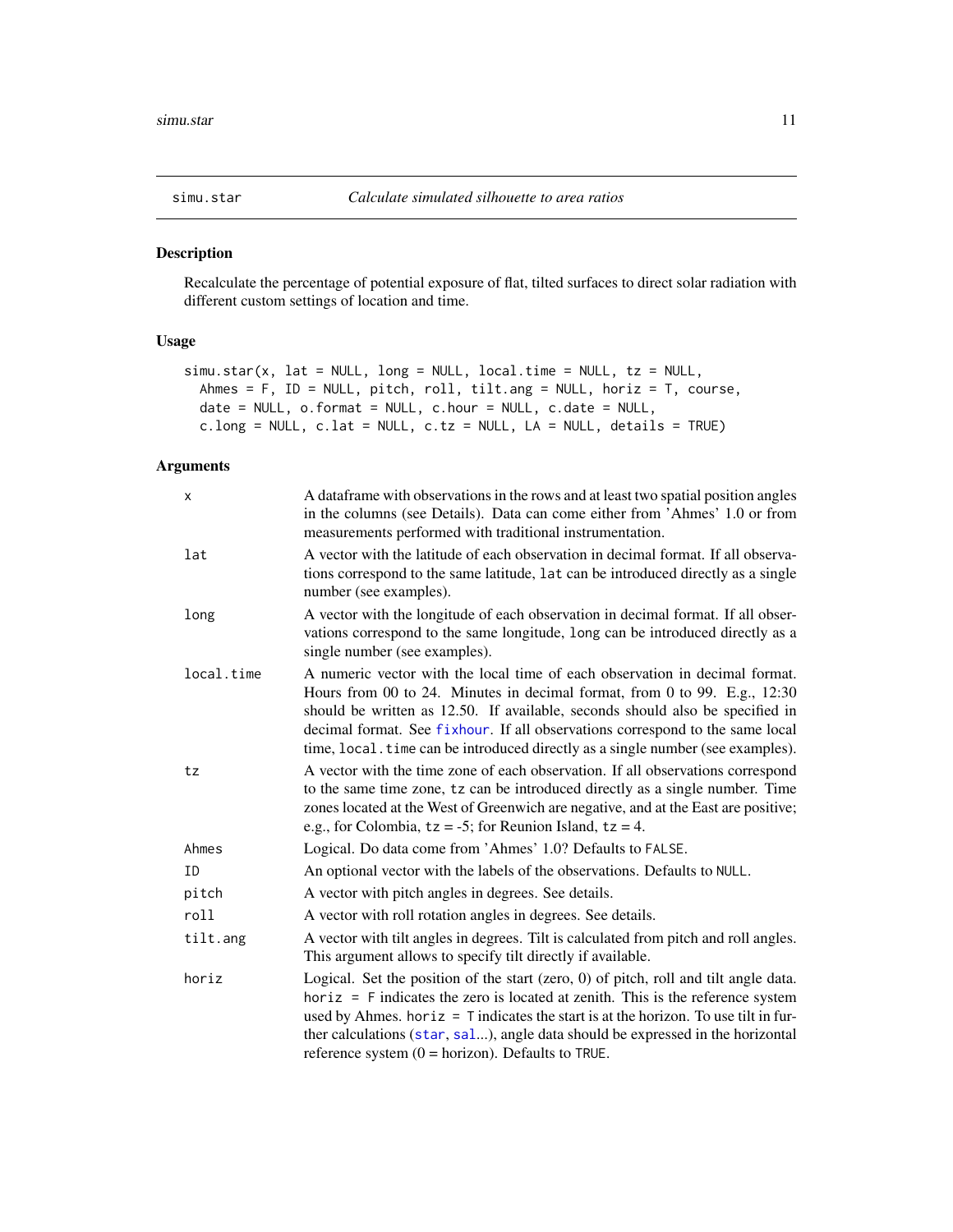<span id="page-11-0"></span>

| course   | A vector with course angles in degrees. See details.                                                                                                                                                                                                                                                                                                                                                                           |
|----------|--------------------------------------------------------------------------------------------------------------------------------------------------------------------------------------------------------------------------------------------------------------------------------------------------------------------------------------------------------------------------------------------------------------------------------|
| date     | A vector containing the date(s) when observations were made. If input data do<br>not come from 'Ahmes', o. format needs to be specified. See details.                                                                                                                                                                                                                                                                          |
| o.format | A character indicating the date format in the input data. It is similar to the<br>argument format in the function as. Date{base}. Defaults to NULL. See details<br>and examples.                                                                                                                                                                                                                                               |
| c.hour   | A vector of custom hours of length equal to or greater than 1. Hours in decimal<br>format, from 0 to 24. Minutes in decimal format, from 0 to 99. E.g., 12:30<br>should be written as 12.50. If available, seconds should also be specified in<br>decimal format. See fixhour. If all observations correspond to the same local<br>time, local. time can be introduced directly as a single number (see examples).             |
| c.date   | A vector of custom dates of length equal to or greater than 1.                                                                                                                                                                                                                                                                                                                                                                 |
| c.long   | A vector of custom longitude coordinates in decimal format.                                                                                                                                                                                                                                                                                                                                                                    |
| c.lat    | A vector of custom latitude coordinates in decimal format.                                                                                                                                                                                                                                                                                                                                                                     |
| c.tz     | A vector of custom time zone/s. Time zones located at the West of Greenwich<br>are negative; e.g., for Colombia, c.tz = -5; for Reunion Island, c.tz = 4.                                                                                                                                                                                                                                                                      |
| LA       | Indicates whether leaf area data needs to be replicated to match the dimensions<br>of the dataframe corresponding to the custom factors (see 'custom settings' in<br>Details). When LA is specified, all the five custom factors (c.hour, c.date,<br>c.lat, c.long, c.tz) need to be specified (i.e., they should be different from<br>NULL). Defaults to NULL. LA does not affect the calculation of STAR. See exam-<br>ples. |
| details  | Logical. If (details =FALSE) the output of simu.star () is a vector with STAR<br>values. If details $=$ TRUE the output is the complete dataset plus a column with<br>STAR values. Defaults to TRUE.                                                                                                                                                                                                                           |

#### Details

x may also content geographical coordinates and hour and date information.

date Internally the function uses Julian dates. Julian date is the recommended input format. Conversion tables are available at <https://landweb.nascom.nasa.gov/browse/calendar.html> for leap and regular years.

o.format Needs to be specified if Ahmes = FALSE AND input data format is other than Julian or the default formats handled by as  $Date{base}$  ("% $Y/\%m/\%d$ " and "% $Y-\%m-\%d$ "). When Ahmes = TRUE, o.format is not needed because functions from the [Ahmes](#page-1-1) family solve date issues internally.

pitch values span from 0 to 180 degrees. If horiz = TRUE (default) 0 and 180 refer to the flat horizontal surface and 90 refers to the flat vertical surface. If horiz = FALSE 0 and 180 refer to the flat vertical surface and 90 refers to the flat horizontal surface.

roll values span from 0 to 180 degrees.

course values span from 0 (North) to 360 degrees, clockwise. Course is the angle between north and the horizontal projection of a normal vector to the surface.

For a graphical explanation, see Fig. 2 in Escribano-Rocafort et al. (2014).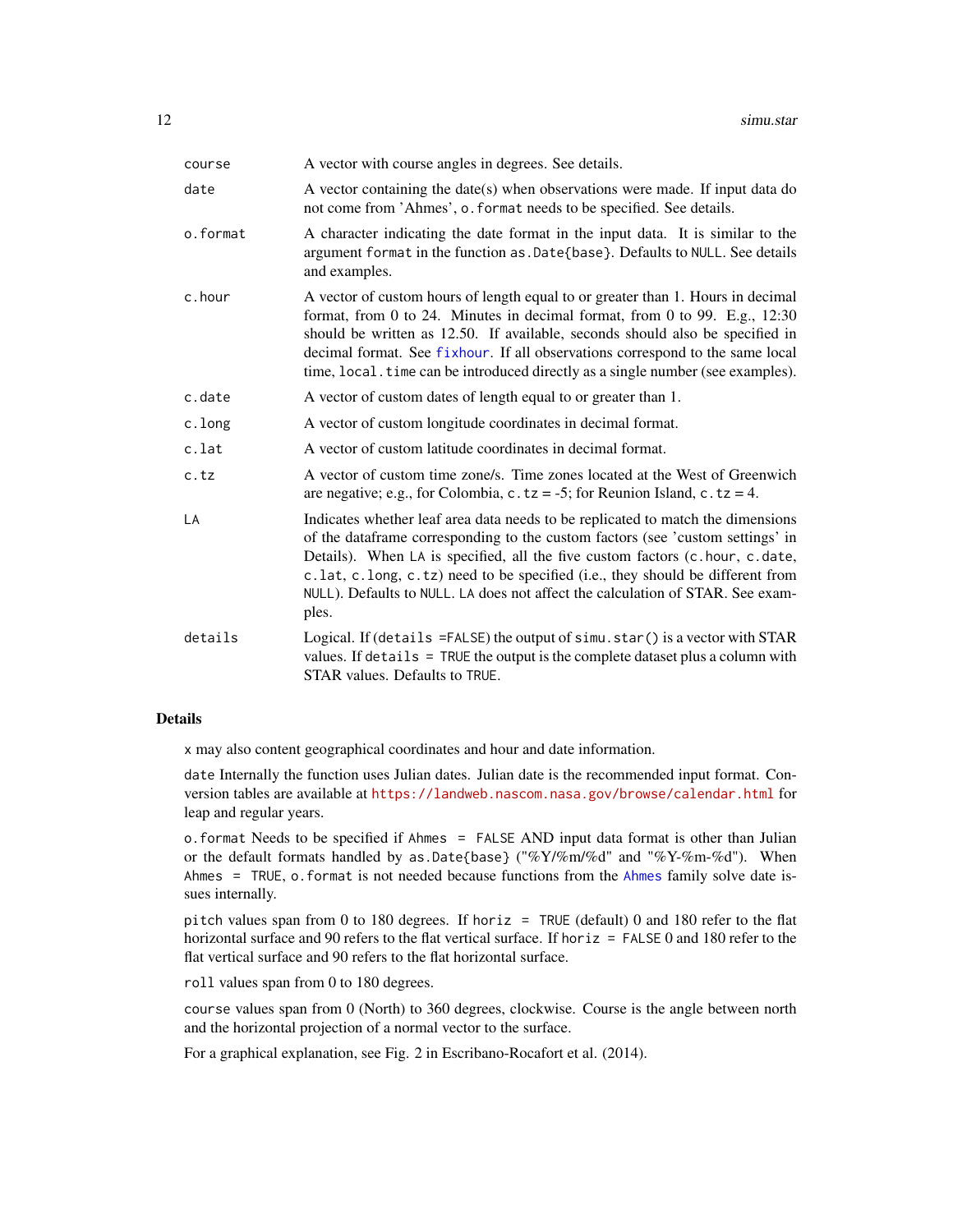#### <span id="page-12-0"></span>simu.star 13

Custom settings. In the functions of the simu family, the original dataframe is repeated as a block times the number of levels of the custom arguments specified (c.hour, c.date, c.lat, c.long, and c.tz). E.g., if a dataset with 10 observations is to be recalculated at two days of the year, the function will create a new dataframe with 20 rows (10 observation X 2 days). For this reason, LA needs to be specified if the user intends to calculate SAL using the output of simu.star(). In addition, the argument details allows the user to visualize the new dataframe created by the function.

#### Author(s)

Agustina Ventre-Lespiaucq and Silvia Santamaria Bueno.

#### References

Escribano-Rocafort, A.G., Ventre-Lespiaucq, A.B., Granado-Yela, C., Lopez-Pintor, A., Delgado, J.A., Munoz, V., Dorado, G.A., Balaguer, L. (2014). Simplifying data acquisition in plant canopies- Measurements of leaf angles with a cell phone. Methods in Ecology and Evolution 5:132- 140. doi:10.1111/2041-210X.12141.

#### See Also

[simu.star.app](#page-13-1), [star](#page-15-1)

#### Examples

```
# With custom vectors from outside of the dataframe
data(guava)
 myhours<-seq(8,16,0.25) # Create a vector of hours from 8:00 to 16:00 every 15 minutes.
 mydates<-seq(1,365,60) # Create a vector of days from January 1st to December 31st,
                         # every 60 days.
 myguava<-simu.star(guava,lat=40.8,long=-4.2,local.time=6,tz=1,
           Ahmes=FALSE,ID=NULL,pitch=guava$pitch,roll=guava$roll,
           horiz=FALSE,course=guava$course,date=30,o.format=NULL,
           c.hour=myhours,c.date=mydates,c.long=NULL,c.lat=NULL,
           c.tz=NULL, LA=NULL)
# LA is not NULL
 wrong<-simu.star(guava,lat=40.8,long=-4.2,local.time=6,tz=1,
         Ahmes=FALSE,ID=NULL,pitch=guava$pitch,roll=guava$roll,
        horiz=FALSE,course=guava$course,date=30,o.format=NULL,
         c.hour=c(7,9.5,12),c.date=c(0,180),LA=guava$LA.cm2,details=TRUE)
     # Some custom settings are missing. STAR is retrieved as if LA = NULL,
     # meaning LA data will not be readily available for calculating SAL.
 correct<-simu.star(guava,lat=40.8,long=-4.2,local.time=6,tz=1,
           Ahmes=FALSE, ID=NULL, pitch=guava$pitch, roll=guava$roll,
           horiz=FALSE,course=guava$course,date=30,o.format=NULL,
           c.hour=c(7,9.5,12),c.date=c(0,180),c.lat=40.8,c.long=-4.2,
           c.tz=1, LA=guava$LA.cm2,details=TRUE)
    # Returns LA and STAR
```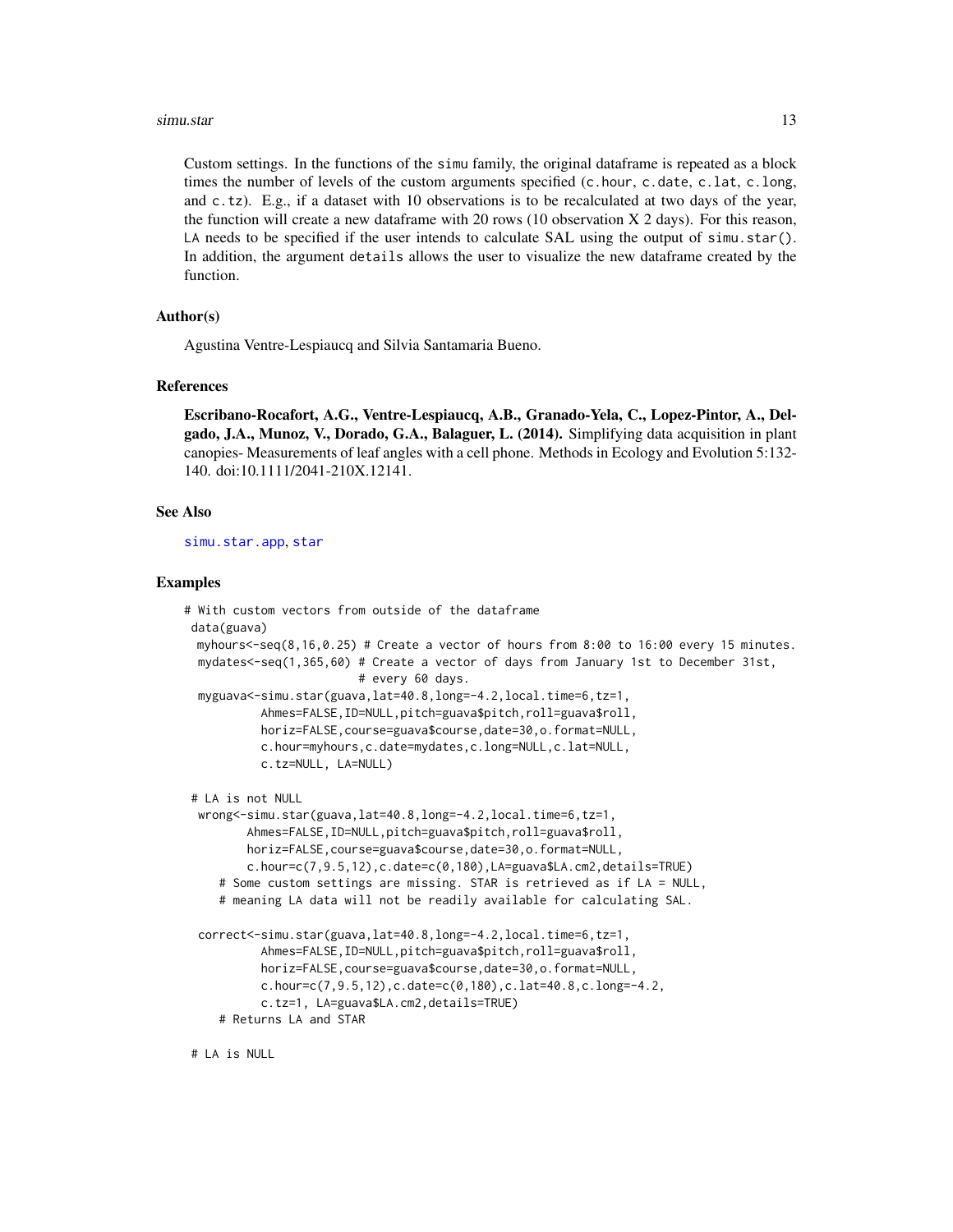```
correct1<-simu.star(guava,lat=40.8,long=-4.2,local.time=6,tz=1,
           Ahmes=FALSE,ID=NULL,pitch=guava$pitch,roll=guava$roll,
           horiz=FALSE,course=guava$course,date=30,o.format=NULL,
           c.hour=c(7,9.5,12),c.date=c(0,180),c.long=NULL,c.lat=NULL,
           c.tz=NULL, LA=NULL,details=TRUE)
         # Is the same as
 correct2<-simu.star(guava,lat=40.8,long=-4.2,local.time=6,tz=1,
           Ahmes=FALSE,ID=NULL,pitch=guava$pitch,roll=guava$roll,
           horiz=FALSE,course=guava$course,date=30,o.format=NULL,
           c.hour=c(7,9.5,12),c.date=c(0,180),details=TRUE)
#simu.star()
```
<span id="page-13-1"></span>simu.star.app *Calculate simulated silhouette to area ratios from 'Ahmes' 1.0*

#### Description

This is a version of simu.star function that only works with the output of 'Ahmes' 1.0. simu.star.app() re-calculates the percentage of potential exposure of flat, tilted surfaces to direct solar radiation with different custom settings of location and time.

#### Usage

```
simu.star.app(x, lat, long, tz, o.format = NULL, c.hour = NULL,
 c.date = NULL, c.long = NULL, c.lat = NULL, c.tz = NULL, LA = NULL,
 details = FALSE)
```
#### Arguments

| $\times$ | Output of 'Ahmes' 1.0. A .csv file.                                                                                                                                                                                                                                                                                                                                                                                 |
|----------|---------------------------------------------------------------------------------------------------------------------------------------------------------------------------------------------------------------------------------------------------------------------------------------------------------------------------------------------------------------------------------------------------------------------|
| lat      | A vector with the latitude of each observation in decimal format. If all observa-<br>tions correspond to the same latitude, Lat can be introduced directly as a single<br>number (see examples).                                                                                                                                                                                                                    |
| long     | A vector with the longitude of each observation in decimal format. If all obser-<br>vations correspond to the same longitude, long can be introduced directly as a<br>single number (see examples).                                                                                                                                                                                                                 |
| tz       | A vector with the time zone of each observation. If all observations correspond<br>to the same time zone, tz can be introduced directly as a single number (see<br>examples). Time zones located at the West of Greenwich are negative, and at<br>the East are positive; e.g., for Colombia, $tz = -5$ ; for Reunion Island, $tz = 4$ .                                                                             |
| o.format | A character indicating the date format in the input data. It is similar to the<br>argument format in the function as . Date {base}. Defaults to NULL. See details<br>and examples.                                                                                                                                                                                                                                  |
| c.hour   | A vector of custom hours of length equal to or greater than 1. Hours in decimal<br>format, from 0 to 24. Minutes in decimal format, from 0 to 99. E.g., $12:30$<br>should be written as 12.50. If available, seconds should also be specified in<br>decimal format. See fixhour. If all observations correspond to the same local<br>time, local time can be introduced directly as a single number (see examples). |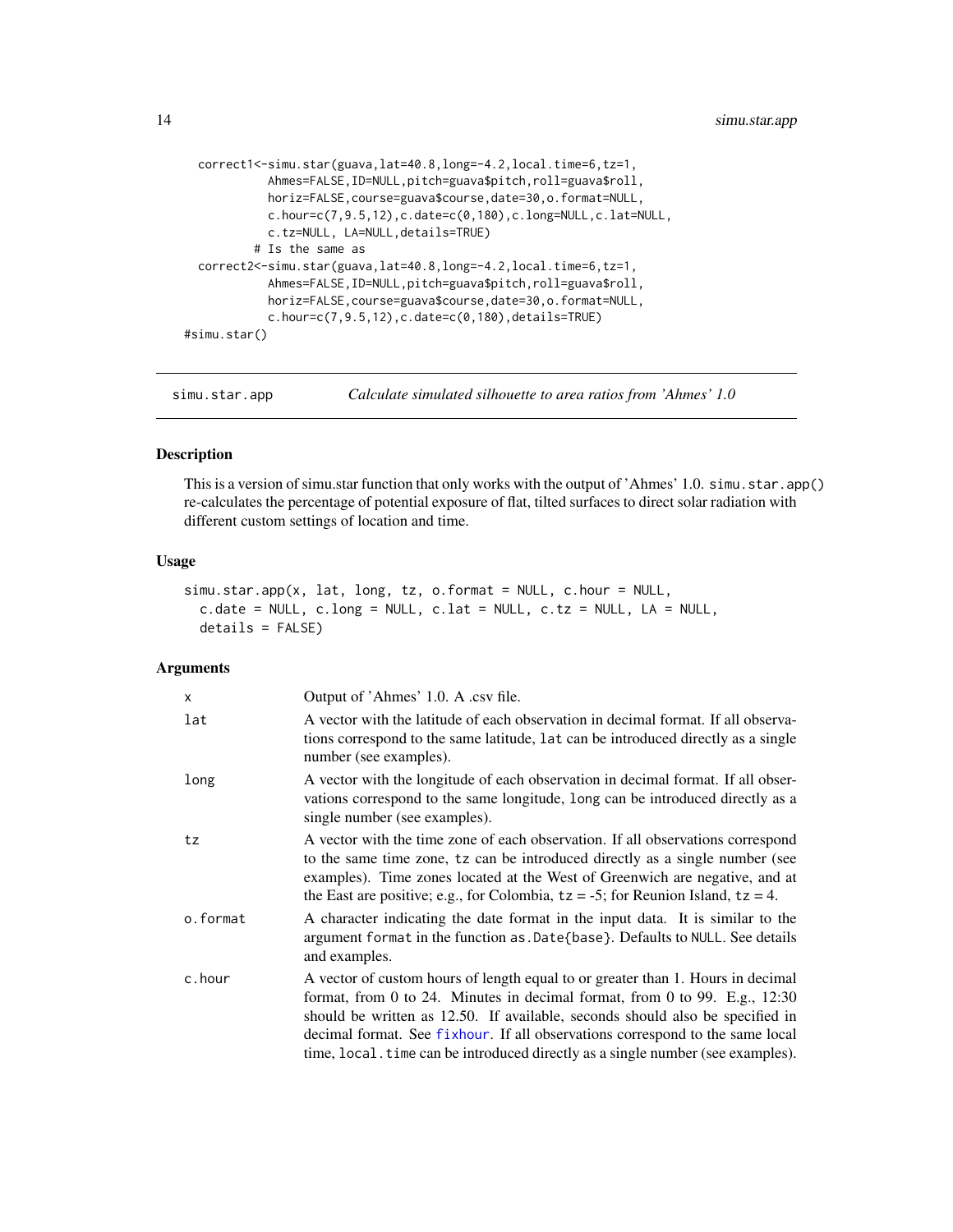<span id="page-14-0"></span>

| c.date  | A vector of custom dates of length equal to or greater than 1.                                                                                                                                                                                                                                                                                                                                                                                                 |
|---------|----------------------------------------------------------------------------------------------------------------------------------------------------------------------------------------------------------------------------------------------------------------------------------------------------------------------------------------------------------------------------------------------------------------------------------------------------------------|
| c.long  | A vector of custom longitude coordinates in decimal format.                                                                                                                                                                                                                                                                                                                                                                                                    |
| c.lat   | A vector of custom latitude coordinates in decimal format.                                                                                                                                                                                                                                                                                                                                                                                                     |
| c.tz    | A vector of custom time zone/s. Time zones located at the West of Greenwich<br>are negative; e.g., for Colombia, c.tz = -5; for Reunion Island, c.tz = 4.                                                                                                                                                                                                                                                                                                      |
| LA      | Indicates whether leaf area data needs to be replicated to match the dimensions<br>of the data frame corresponding to the custom factors (see 'custom settings' in<br>Details). When LA is specified, all the five custom factors $(c \cdot hour, c \cdot date, c \cdot date)$<br>c. lat, c. long, c. tz) need to be specified (i.e., they should be different from<br>NULL). Defaults to NULL. LA does not affect the calculation of STAR. See exam-<br>ples. |
| details | Logical. If (details = FALSE), the output of $sim$ . star. app() is a vector with<br>STAR values. If details $=$ TRUE the output is the complete dataset plus a<br>column with STAR values. Defaults to TRUE.                                                                                                                                                                                                                                                  |

#### Details

This function calls [fixfile](#page-3-1) internally before calculating STAR. However, it does not modify the original dataset. To have a permanent fixed version of the data, use new.file<-fixfile(your.data). If using new.file within the package, be aware that the argument Ahmes should be set to FALSE.

o.format Needs to be specified if Ahmes = FALSE AND input data format is other than Julian or the default formats handled by as.Date{base} ("%Y/%m/%d" and "%Y-%m-%d"). When Ahmes = TRUE, o.format is not needed because functions of the [Ahmes](#page-1-1) family solve date issues internally.

Custom settings. In the functions of the simu family, the original dataframe is repeated as a block times the number of levels of the custom arguments specified (c.hour, c.date, c.lat, c.long, and c.tz). E.g., if a dataset with 10 observations is to be recalculated at two days of the year, the function will create a new dataframe with 20 rows (10 observation X 2 days). For this reason, LA needs to be specified if the user intends to calculate SAL using the output of simu.star. In addition, the argument details allows the user to visualize the new dataframe created by the function.

#### Author(s)

Agustina Ventre-Lespiaucq and Silvia Santamaria Bueno.

#### References

Escribano-Rocafort, A.G., Ventre-Lespiaucq, A.B., Granado-Yela, C., Lopez-Pintor, A., Delgado, J.A., Munoz, V., Dorado, G.A., Balaguer, L. (2014). Simplifying data acquisition in plant canopies- Measurements of leaf angles with a cell phone. Methods in Ecology and Evolution 5:132- 140. doi:10.1111/2041-210X.12141.

#### See Also

[fixfile](#page-3-1), [simu.star](#page-10-1), [star.app](#page-17-1)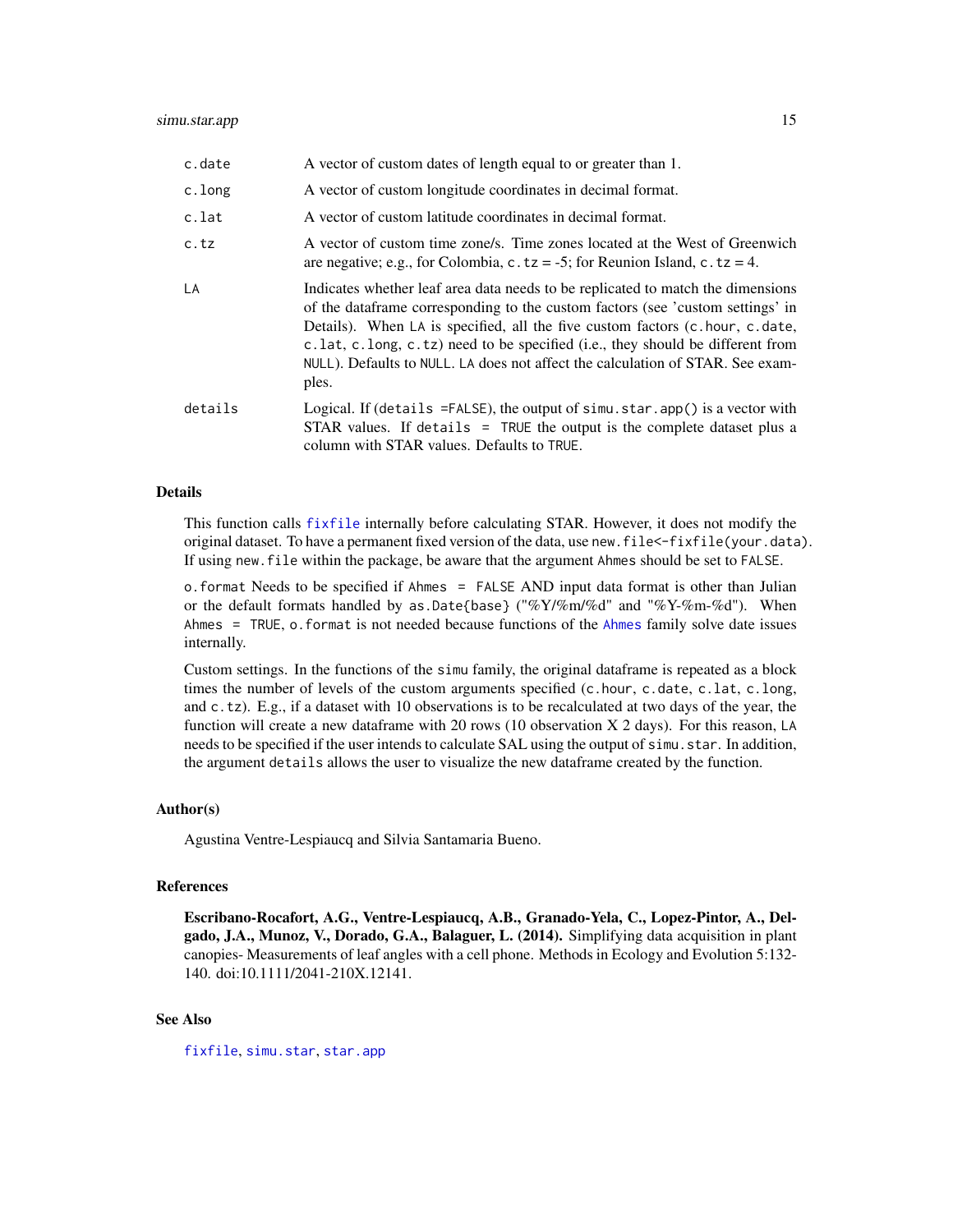#### <span id="page-15-0"></span>Examples

```
data(olea)
simustar_olea<-simu.star.app(olea,lat=40,long=4,tz=2,
c.hour=c(8,12,18),c.date=c(1,60,120,180,240))
```
#simu.star.app()

<span id="page-15-1"></span>star *Calculate the silhouette to area ratio*

#### Description

Calculate the percentage of potential exposure of flat, tilted surfaces to direct solar radiation. It is equivalent to the ratio of the surface projected area to total surface area, but instead of using area data it uses spatial position angles (pitch, roll and course or tilt and course), geographical coordinates, hour and date information. This function implements equation 3 in Escribano-Rocafort et al. (2014).

#### Usage

```
star(x, lat, long, local.time = NULL, tz, Ahmes = F, ID = NULL,
 pitch = NULL, roll = NULL, horiz = T, tilt.ang = NULL,
 course = NULL, date = NULL, o.format = NULL)
```
#### Arguments

| X          | A data frame with observations in the rows and at least two spatial position angles<br>in the columns (see Details). Data can either come from 'Ahmes' 1.0 or from<br>measurements performed with traditional instrumentation.                                                                                                                                                                                           |
|------------|--------------------------------------------------------------------------------------------------------------------------------------------------------------------------------------------------------------------------------------------------------------------------------------------------------------------------------------------------------------------------------------------------------------------------|
| lat        | A vector with the latitude of each observation in decimal format. If all observa-<br>tions correspond to the same latitude, Lat can be introduced directly as a single<br>number (see examples).                                                                                                                                                                                                                         |
| long       | A vector with the longitude of each observation in decimal format. If all obser-<br>vations correspond to the same longitude, long can be introduced directly as a<br>single number (see examples).                                                                                                                                                                                                                      |
| local.time | A numeric vector with the approximate local time of each observation in decimal<br>format. Hours from 0 to 24. Minutes in decimal format, from 0 to 99. E.g.,<br>12:30 should be written as 12.50. If available, seconds should also be specified<br>in decimal format. See fixhour. If all observations correspond to the same local<br>time, local. time can be introduced directly as a single number (see examples). |
| tz         | A vector with the time zone of each observation. If all observations correspond<br>to the same time zone, tz can be introduced directly as a single number (see<br>examples). Time zones located at the West of Greenwich are negative, and at<br>the East are positive; e.g., for Colombia, $tz = -5$ ; for Reunion Island, $tz = 4$ .                                                                                  |
| Ahmes      | Logical. Do data come from 'Ahmes' 1.0? Defaults to FALSE.                                                                                                                                                                                                                                                                                                                                                               |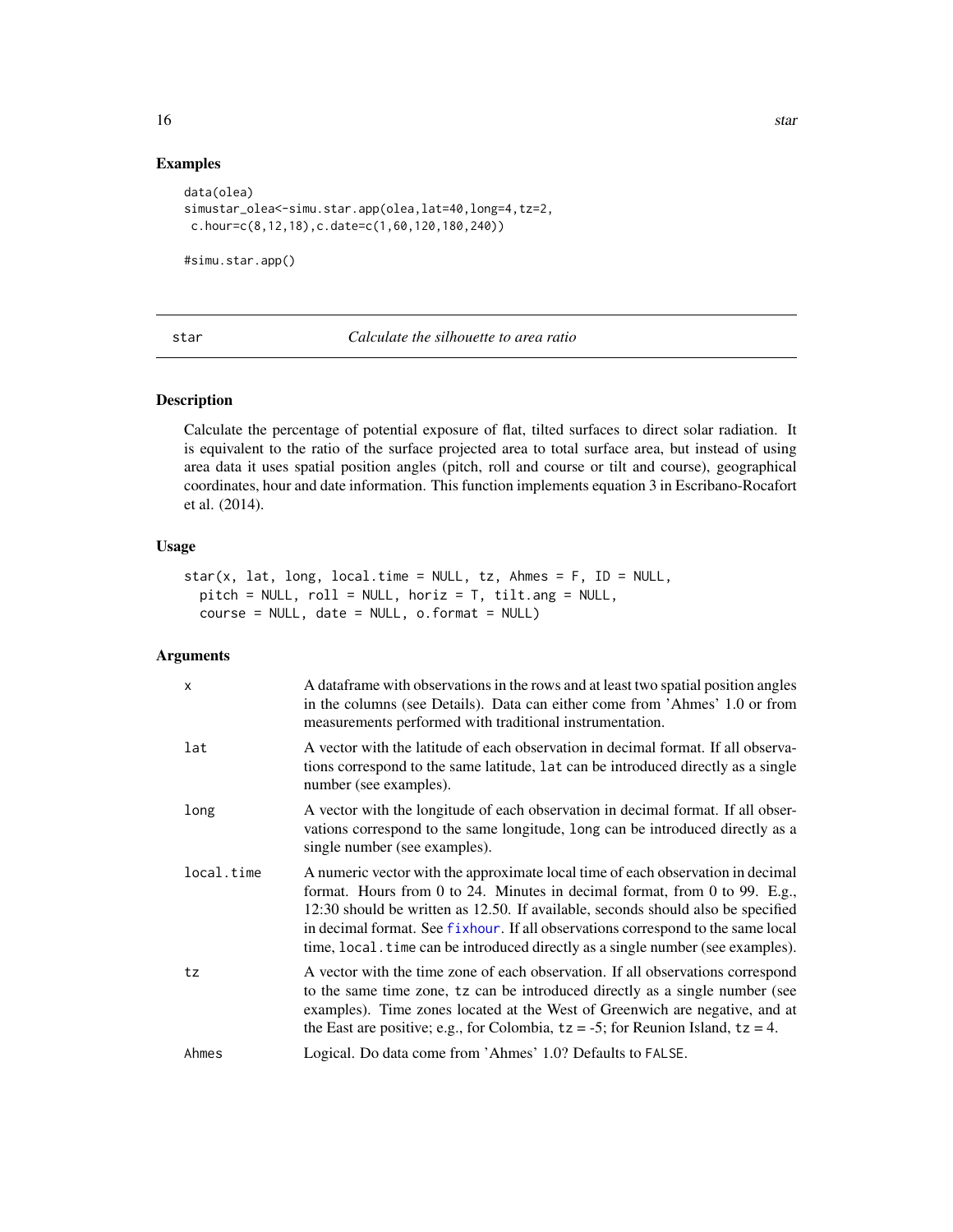<span id="page-16-0"></span>

| ΙD       | An optional vector with the labels of the observations. Defaults to NULL.                                                                                                                                                                                                                                                                                                                                             |
|----------|-----------------------------------------------------------------------------------------------------------------------------------------------------------------------------------------------------------------------------------------------------------------------------------------------------------------------------------------------------------------------------------------------------------------------|
| pitch    | A vector with pitch angles in degrees. See details.                                                                                                                                                                                                                                                                                                                                                                   |
| roll     | A vector with roll rotation angles in degrees. See details.                                                                                                                                                                                                                                                                                                                                                           |
| horiz    | Logical. Set the position of the start (zero, $0$ ) of pitch, roll and tilt angle data.<br>horiz = $F$ indicates the zero is located at zenith. This is the reference system<br>used by 'Ahmes'. horiz = $T$ indicates the start is at the horizon. To use tilt in<br>further calculations (simu.star, sal), angle data should be expressed in the<br>horizontal reference system $(0 = horizon)$ . Defaults to TRUE. |
| tilt.ang | A vector with tilt angles in degrees. Tilt is calculated from pitch and roll<br>angles. This argument allows to specify tilt directly if available.                                                                                                                                                                                                                                                                   |
| course   | A vector with course angles in degrees. See details.                                                                                                                                                                                                                                                                                                                                                                  |
| date     | A vector containing the date(s) when observations were made. If input data do<br>not come from 'Ahmes', o. format needs to be specified. See details.                                                                                                                                                                                                                                                                 |
| o.format | A character indicating the date format in the input data. It is similar to the<br>argument format in the function as . Date {base}. Defaults to NULL. See details<br>and examples.                                                                                                                                                                                                                                    |

#### Details

x may also content geographical coordinates and hour and date information.

date Internally the function uses Julian dates. Julian date is the recommended input format. Conversion tables are available at <https://landweb.nascom.nasa.gov/browse/calendar.html> for leap and regular years.

o.format Needs to be specified if Ahmes = FALSE AND input data format is other than Julian or the default formats handled by as.Date{base} ("% $Y$ /%m/%d" and "% $Y$ -%m-%d"). When Ahmes = TRUE, o.format is not needed because functions of the [Ahmes](#page-1-1) family solve date issues internally.

pitch values span from 0 to 180 degrees. If horiz = TRUE (default) 0 and 180 refer to the flat horizontal surface and 90 refers to the flat vertical surface. If horiz = FALSE 0 and 180 refer to the flat vertical surface and 90 refers to the flat horizontal surface.

roll values span from 0 to 180 degrees.

course values span from 0 (North) to 360 degrees, clockwise. Course is the angle between north and the horizontal projection of a normal vector to the surface.

For a graphical explanation, see Fig. 2 in Escribano-Rocafort et al. (2014).

#### Author(s)

Agustina Ventre-Lespiaucq and Silvia Santamaria Bueno.

#### References

Escribano-Rocafort, A.G., Ventre-Lespiaucq, A.B., Granado-Yela, C., Lopez-Pintor, A., Delgado, J.A., Munoz, V., Dorado, G.A., Balaguer, L. (2014). Simplifying data acquisition in plant canopies- Measurements of leaf angles with a cell phone. Methods in Ecology and Evolution 5:132- 140. doi:10.1111/2041-210X.12141.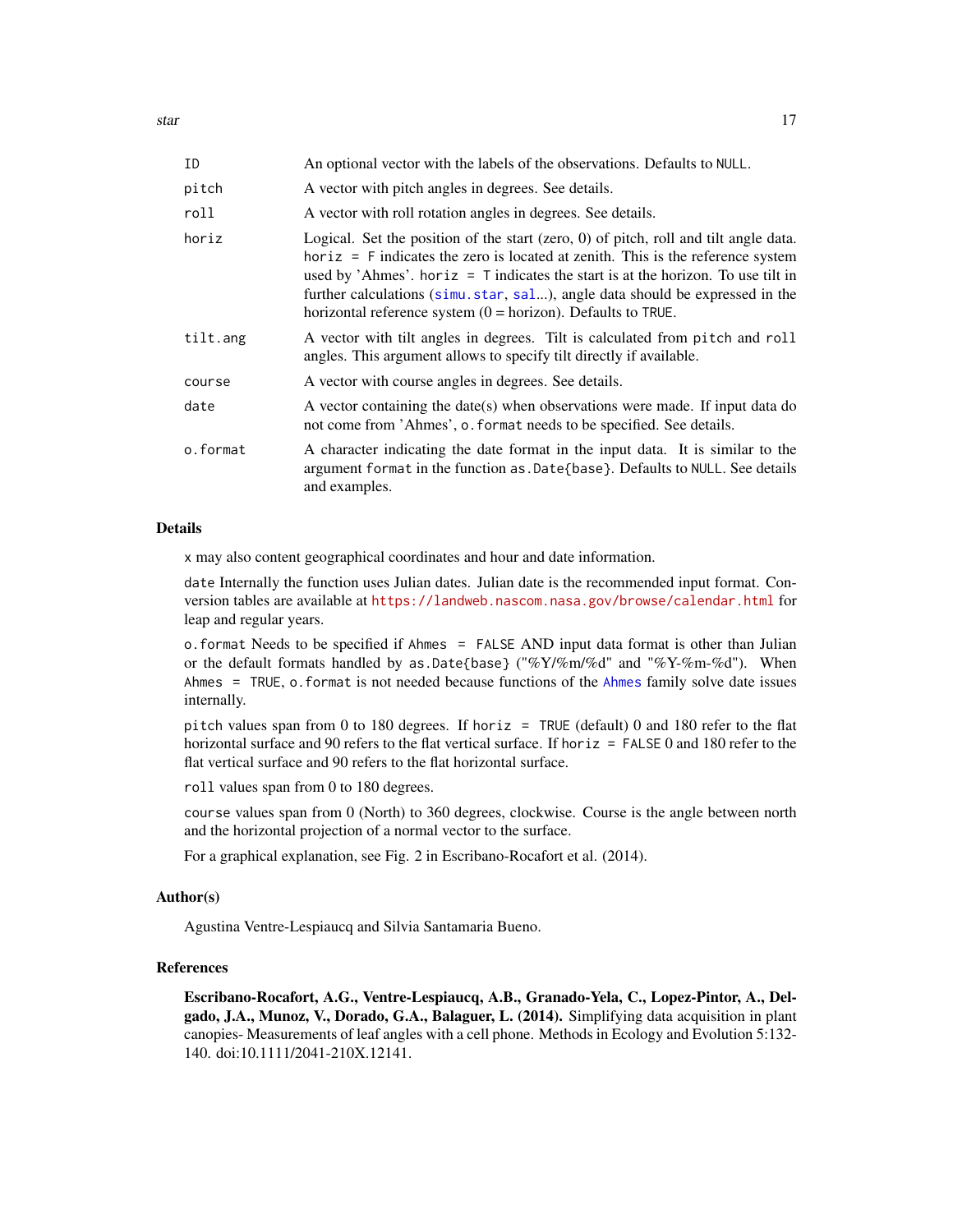#### Examples

```
## Example with an 'Ahmes'-type input
data(olea)
star_olea<-star(olea,lat=40,long=4,tz=2,Ahmes=TRUE)
# Add results to the original dataset
    olea1<-fixfile(olea) # Fix the original dataset
    olea2<-cbind(olea1,as.data.frame(star_olea))
 # Example with an input different to 'Ahmes' data
 data(olive)
   star_olive<-star(olive,lat=olive$latitude,long=olive$longitude,
               local.time=olive$hour,tz=olive$tz, Ahmes=FALSE,
               ID=olive$leafID,tilt.ang=olive$tilt,horiz=TRUE,
               course=olive$course,date=olive$date)
 # Add results to the original dataset.
  olive2<-cbind(olive,as.data.frame(star_olive)) # Since it does not
                                                 # come from 'Ahmes',
                                                 # it is not necessary
                                                 # to run fixfile().
## Input date formats. The three examples give the same result.
   # 1. With Julian date
        julian_olive<-star(olive,lat=olive$latitude,long=olive$longitude,
                      local.time=olive$hour,tz=olive$tz,
                      Ahmes=FALSE,ID=olive$leafID,tilt.ang=olive$tilt,horiz=TRUE,
                      course=olive$course,date=25) # January 25th
   # 2. With standard date
        std_olive<-star(olive,lat=olive$latitude,long=olive$longitude,
                   local.time=olive$hour,tz=olive$tz,
                   Ahmes=FALSE,ID=olive$leafID,tilt.ang=olive$tilt,horiz=TRUE,
                   course=olive$course,date="2017/01/25") # January 25th 2017.
                         # Date should be quoted. o.format is not needed.
  # 3. With non-standard date
        nonstd_olive<-star(olive,lat=olive$latitude,long=olive$longitude,
                      local.time=olive$hour,tz=olive$tz, Ahmes=FALSE,
                      ID=olive$leafID,tilt.ang=olive$tilt,horiz=TRUE,
                      course=olive$course,date="25/01/2017",o.format="%d/%m/%Y")
               # January 25th 2017. Date should be quoted. o.format is necessary.
# star()
```
<span id="page-17-1"></span>star.app *Calculate the silhouette to area ratio from 'Ahmes' 1.0*

#### **Description**

This is a version of star() function that only works with the output of 'Ahmes' 1.0. This function calculates the percentage of potential exposure of flat, tilted surfaces to direct solar radiation. It

<span id="page-17-0"></span>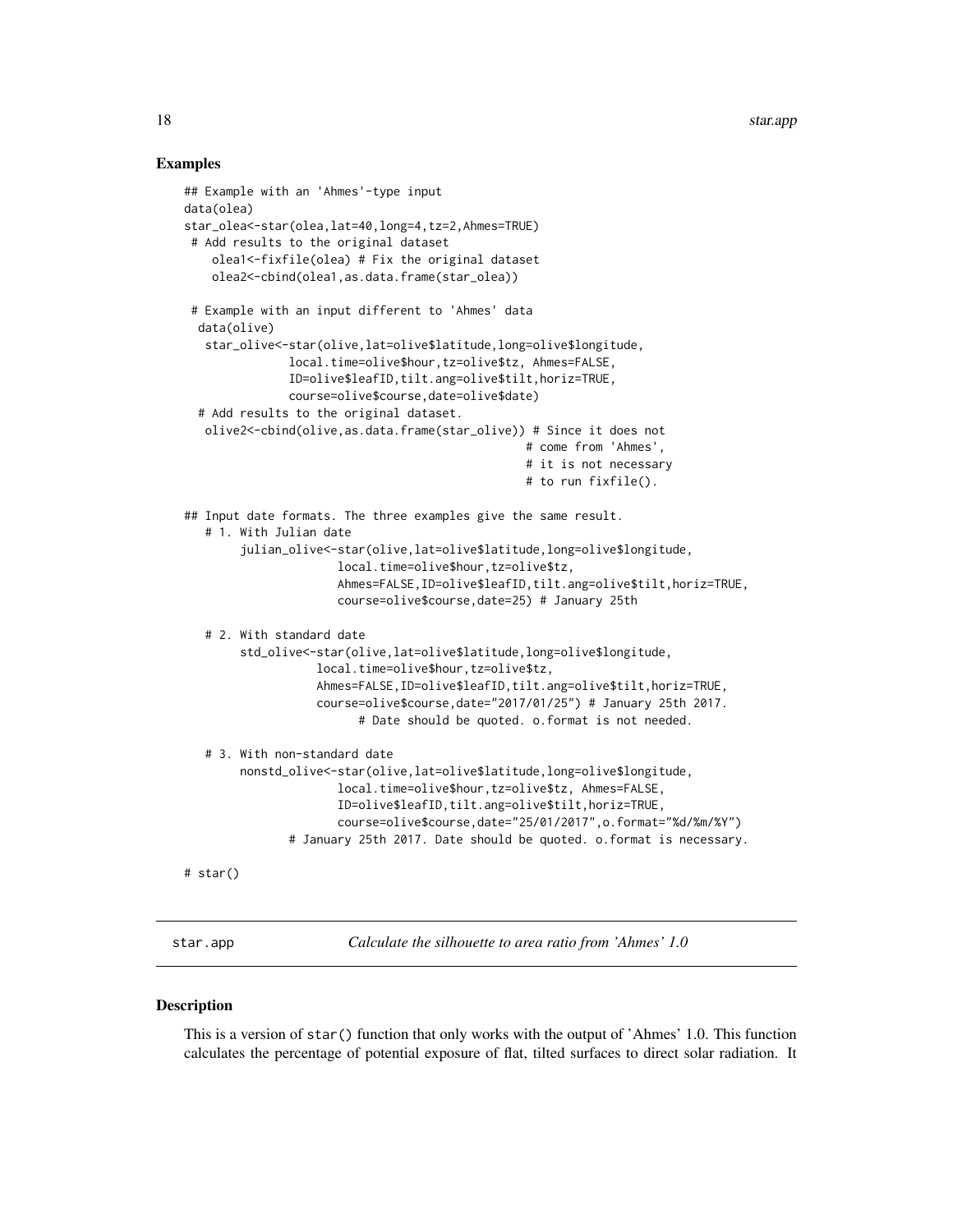#### <span id="page-18-0"></span>star.app and the star of the star app and the star app and the star app and the star app and the star app and the star app and the star app and the star app and the star app and the star app and the star app and the star a

is equivalent to the ratio of the surface projected area to total surface area, but instead of using area data it uses spatial position angles (pitch, roll and course or tilt and course), geographical coordinates, hour and date information. This function implements equation 3 in Escribano-Rocafort et al. (2014).

#### Usage

star.app(x, lat, long, tz)

#### Arguments

| $\mathsf{x}$ | Output of 'Ahmes' 1.0, a .csv file.                                                                                                                                                                                                                                                                                      |
|--------------|--------------------------------------------------------------------------------------------------------------------------------------------------------------------------------------------------------------------------------------------------------------------------------------------------------------------------|
| lat          | A vector with the latitude of each observation in decimal format. If all observa-<br>tions correspond to the same latitude, Lat can be introduced directly as a single<br>number (see examples).                                                                                                                         |
| long         | A vector with the longitude of each observation in decimal format. If all obser-<br>vations correspond to the same longitude, long can be introduced directly as a<br>single number (see examples).                                                                                                                      |
| tz           | A vector with the time zone of each observation. If all observations correspond<br>to the same time zone, tz can be introduced directly as a single number. Time<br>zones located at the West of Greenwich are negative, and at the East are positive;<br>e.g., for Colombia, $tz = -5$ ; for Reunion Island, $tz = 4$ . |

#### Details

This function calls [fixfile](#page-3-1) internally before calculating STAR. However, it does not modify the original dataset. To have a permanent fixed version of the data, use new.file<-fixfile(your.data). If using new.file within the package, be aware that the argument Ahmes should be set to FALSE.

#### Author(s)

Agustina Ventre-Lespiaucq and Silvia Santamaria Bueno.

#### References

Escribano-Rocafort, A.G., Ventre-Lespiaucq, A.B., Granado-Yela, C., Lopez-Pintor, A., Delgado, J.A., Munoz, V., Dorado, G.A., Balaguer, L. (2014). Simplifying data acquisition in plant canopies- Measurements of leaf angles with a cell phone. Methods in Ecology and Evolution 5:132- 140. doi:10.1111/2041-210X.12141.

### See Also

[fixfile](#page-3-1), [star](#page-15-1), [simu.star.app](#page-13-1)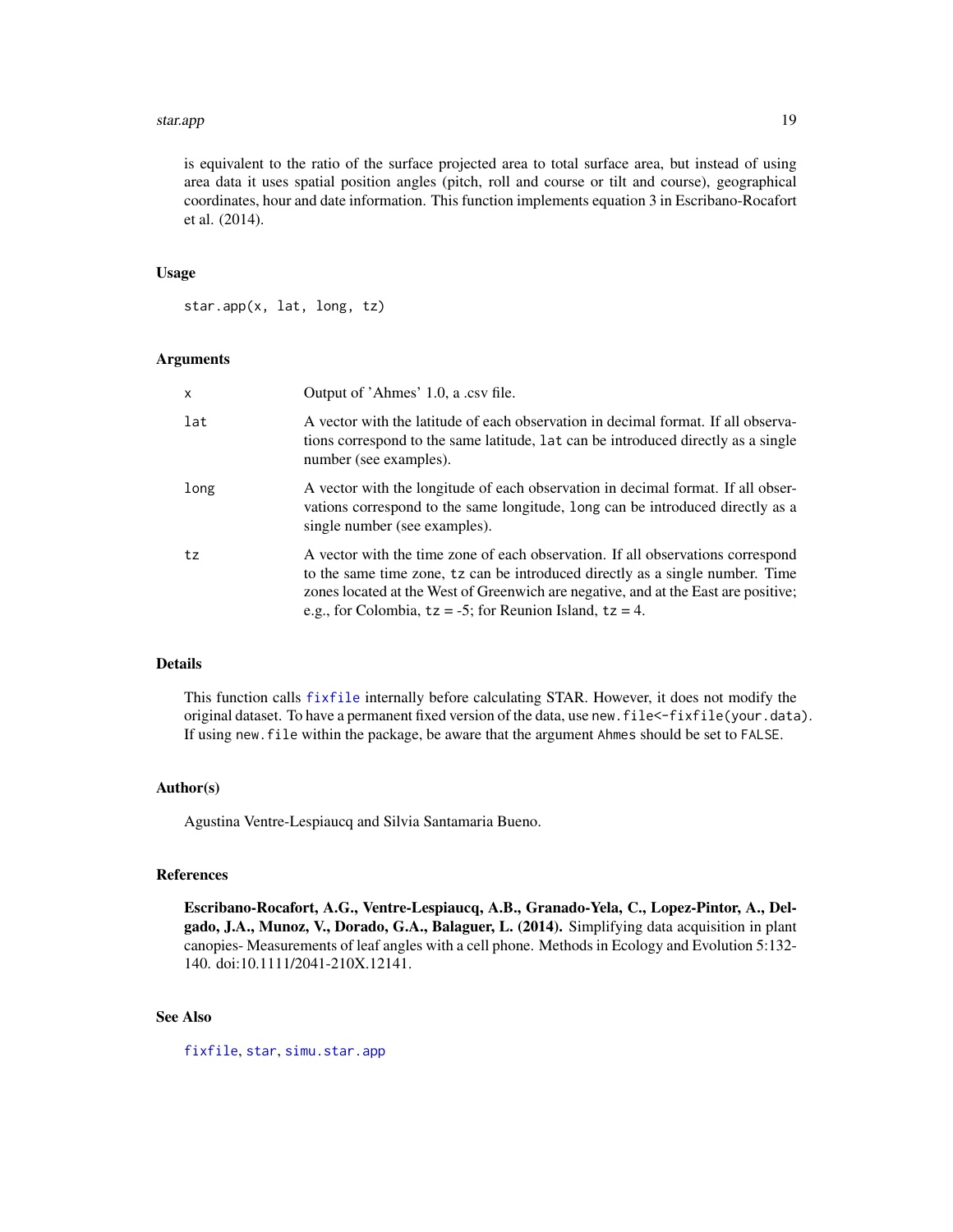### <span id="page-19-0"></span>Examples

```
data(olea)
 starapp_olea<-star.app(olea,lat=40,long=4,tz=2)
## Add results to the original dataset
 olea1<-fixfile(olea) ## Fix the original dataset
 olea2<-cbind(olea1,as.data.frame(starapp_olea))
```
#star.app()

tilt *Calculate the tilt angle*

#### Description

Calculate the tilt angle of a tilted surface from pitch and roll angles.

#### Usage

 $tilt(x, Ahmes = F, ID = NULL, pitch, roll, horiz = T)$ 

#### **Arguments**

| X     | A data frame with observations in the rows and at least two spatial position angles<br>in the columns. Data can come either from 'Ahmes' 1.0 or from measurements<br>performed with traditional instrumentation.                                                                                                                                                                                              |
|-------|---------------------------------------------------------------------------------------------------------------------------------------------------------------------------------------------------------------------------------------------------------------------------------------------------------------------------------------------------------------------------------------------------------------|
| Ahmes | Logical. Do data come from 'Ahmes'? Defaults to FALSE.                                                                                                                                                                                                                                                                                                                                                        |
| ID    | An optional vector with the labels of the observations. Defaults to NULL.                                                                                                                                                                                                                                                                                                                                     |
| pitch | A vector with pitch angles in degrees. See details.                                                                                                                                                                                                                                                                                                                                                           |
| roll  | A vector with roll angles in degrees. See details.                                                                                                                                                                                                                                                                                                                                                            |
| horiz | Logical. Set the position of the start (zero, 0) of pitch, roll and tilt angle data.<br>$horiz = F$ indicates the zero is located at zenith. This is the reference system<br>used by 'Ahmes'. horiz $=$ T indicates the start is at the horizon. To use<br>tilt in further calculations (star, sal), angle data should be expressed in the<br>horizontal reference system $(0 = horizon)$ . Defaults to TRUE. |

#### Details

The output of tilt() is a matrix with two columns "tilt.raw" and "tilt". "tilt.raw" contains tilt values relative to the zenith. "tilt" contains tilt values relative to the horizon. The latter are used in the equations of the star() family. When horiz =  $T$ , "tilt" = "tilt.raw".

pitch values span from 0 to 180 degrees. If horiz = TRUE (default) 0 and 180 refer to the flat horizontal surface and 90 refers to the flat vertical surface. If horiz = FALSE 180 refers to the flat vertical surface and 90 refers to the flat horizontal surface.

roll values span from 0 to 180 degrees.

For a graphical explanation, see Fig. 2 in Escribano-Rocafort et al. (2014).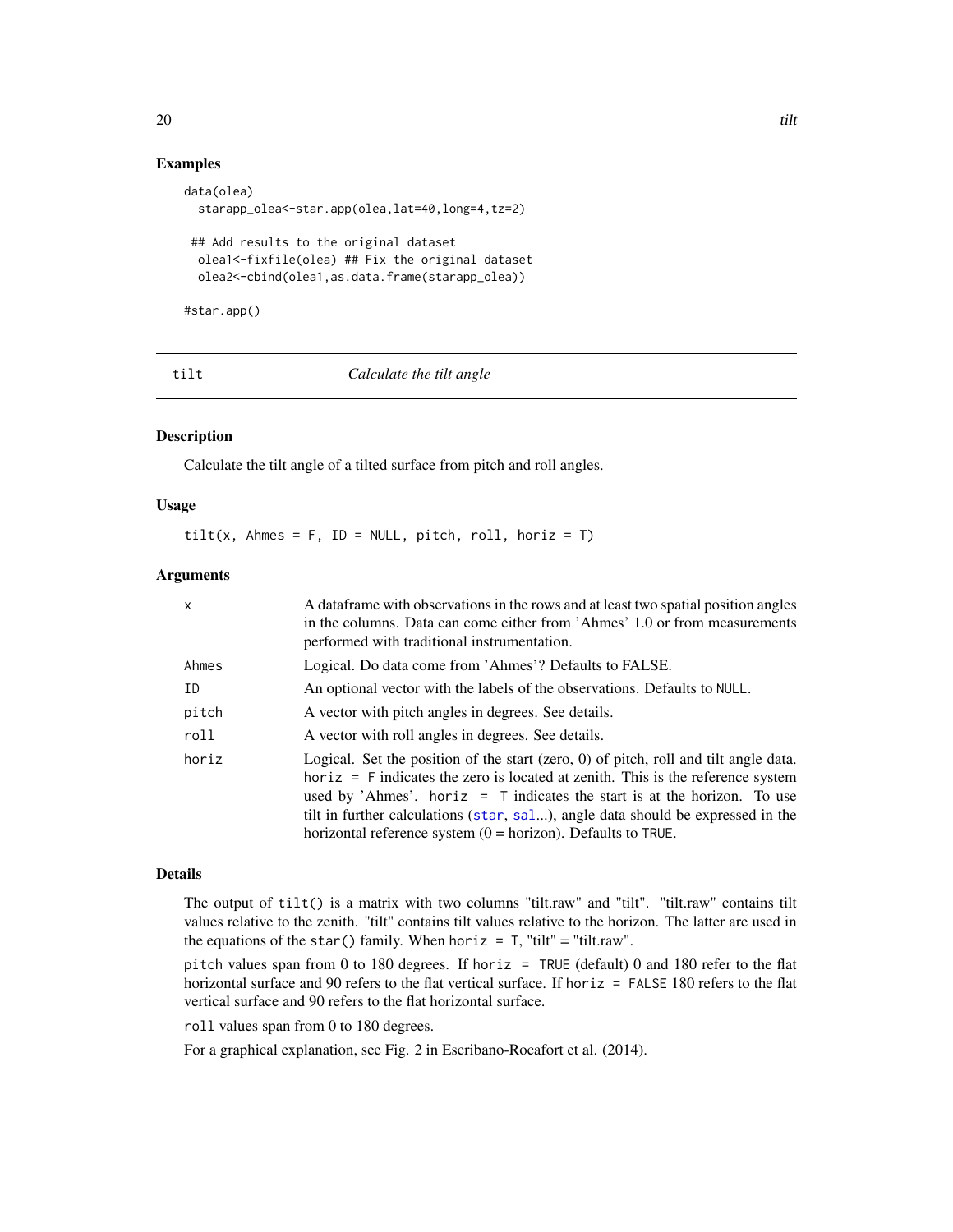#### <span id="page-20-0"></span>tropical 21

#### Author(s)

Agustina Ventre-Lespiaucq and Silvia Santamaria Bueno.

#### References

Escribano-Rocafort, A.G., Ventre-Lespiaucq, A.B., Granado-Yela, C., Lopez-Pintor, A., Delgado, J.A., Munoz, V., Dorado, G.A., Balaguer, L. (2014). Simplifying data acquisition in plant canopies- Measurements of leaf angles with a cell phone. Methods in Ecology and Evolution 5:132- 140. doi:10.1111/2041-210X.12141.

tropical Posada, J.M., Lechowicz, M.J., Kitajima, K. (2009). Optimal photosynthetic use of light by tropical tree crowns achieved by adjustment of individual leaf angles and nitrogen content. Annals of Botany, 103: 795-805. doi:10.1093/aob/mcn265.

#### Examples

```
# Data comes from 'Ahmes'
data(olea)
    tilt_olea<-tilt(olea,Ahmes=TRUE)
 # Data comes from other sources
  data(tropical)
    tropi_tilt<-tilt(tropical,pitch=tropical$pitch,roll=tropical$roll,horiz=TRUE)
    tropical2<-cbind(tropical,as.data.frame(tropi_tilt))
    # When horiz = TRUE, tilt.raw = tilt!
  data(guava)
   tilt_guava<-tilt(guava,pitch=guava$pitch,roll=guava$roll,horiz=FALSE)
   # horiz = FALSE
#tilt()
```

| tropical | Leaf angles of tropical canopy trees measured with traditional instru- |
|----------|------------------------------------------------------------------------|
|          | mentation                                                              |

#### Description

The tropical data frame has 41 rows and 4 columns

#### Usage

tropical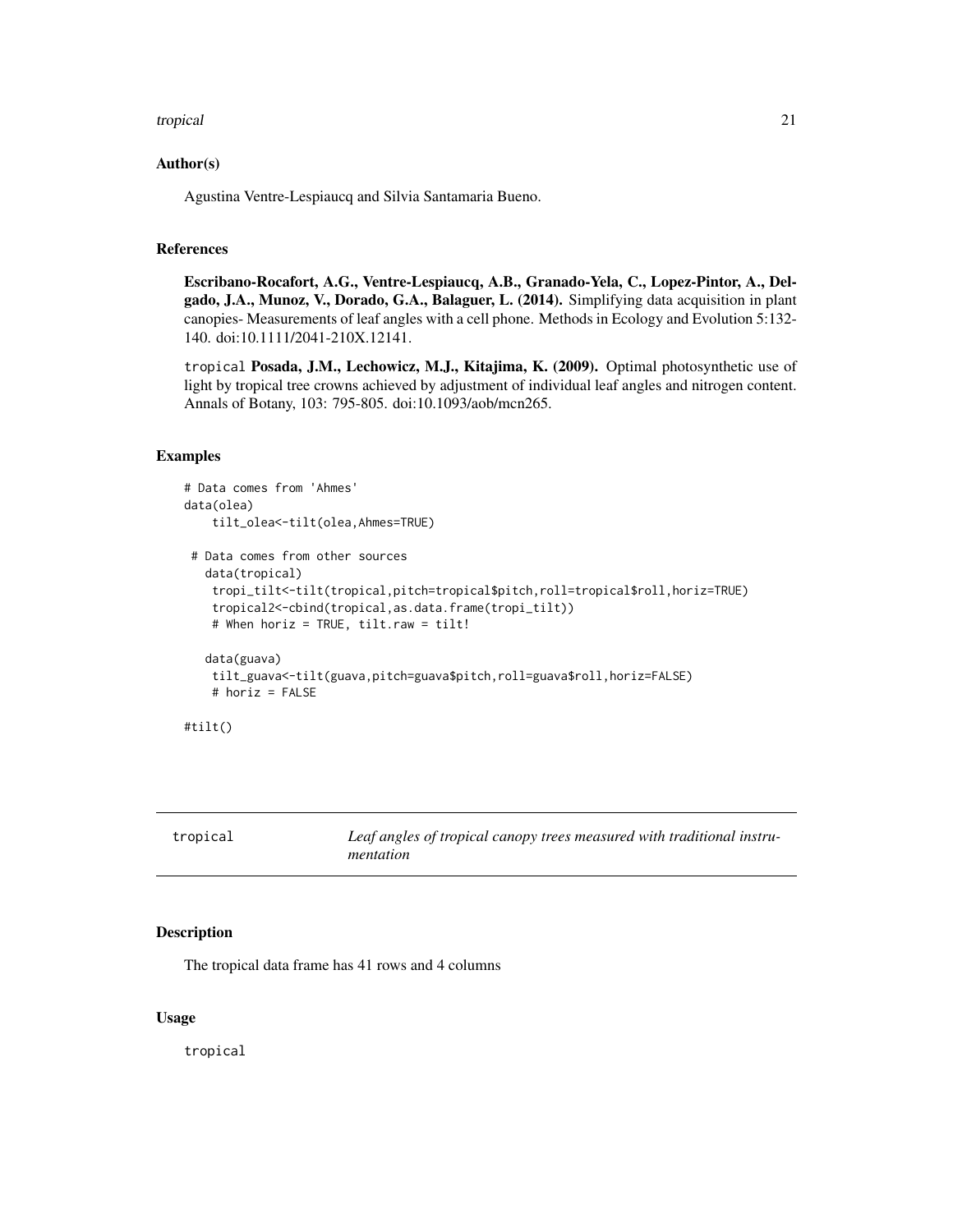#### 22 tropical control of the control of the control of the control of the control of the control of the control of the control of the control of the control of the control of the control of the control of the control of the

#### Format

This data frame contains the following columns:

species A code for each species (letters) and individuals (numbers)

environment Factor with three levels of exposure to solar radiation.

pitch Pitch angle in degrees.

roll Roll angle in degrees.

#### Details

These data are a subset of leaf angle data in Posada et al. (2009) measured with a compass and a protractor. Contains measurements of two leaf position angles of 41 leaves in two individuals of (*Castilla elastica*) and one of (*Ficus insipida*), each leaf in a row. The format of the data is an example of a field-data table handled by 'leafSTAR'.

#### References

tropical Posada, J.M., Lechowicz, M.J., Kitajima, K. (2009) Optimal photosynthetic use of light by tropical tree crowns achieved by adjustment of individual leaf angles and nitrogen content. Annals of Botany, 103: 795-805. doi:10.1093/aob/mcn265.